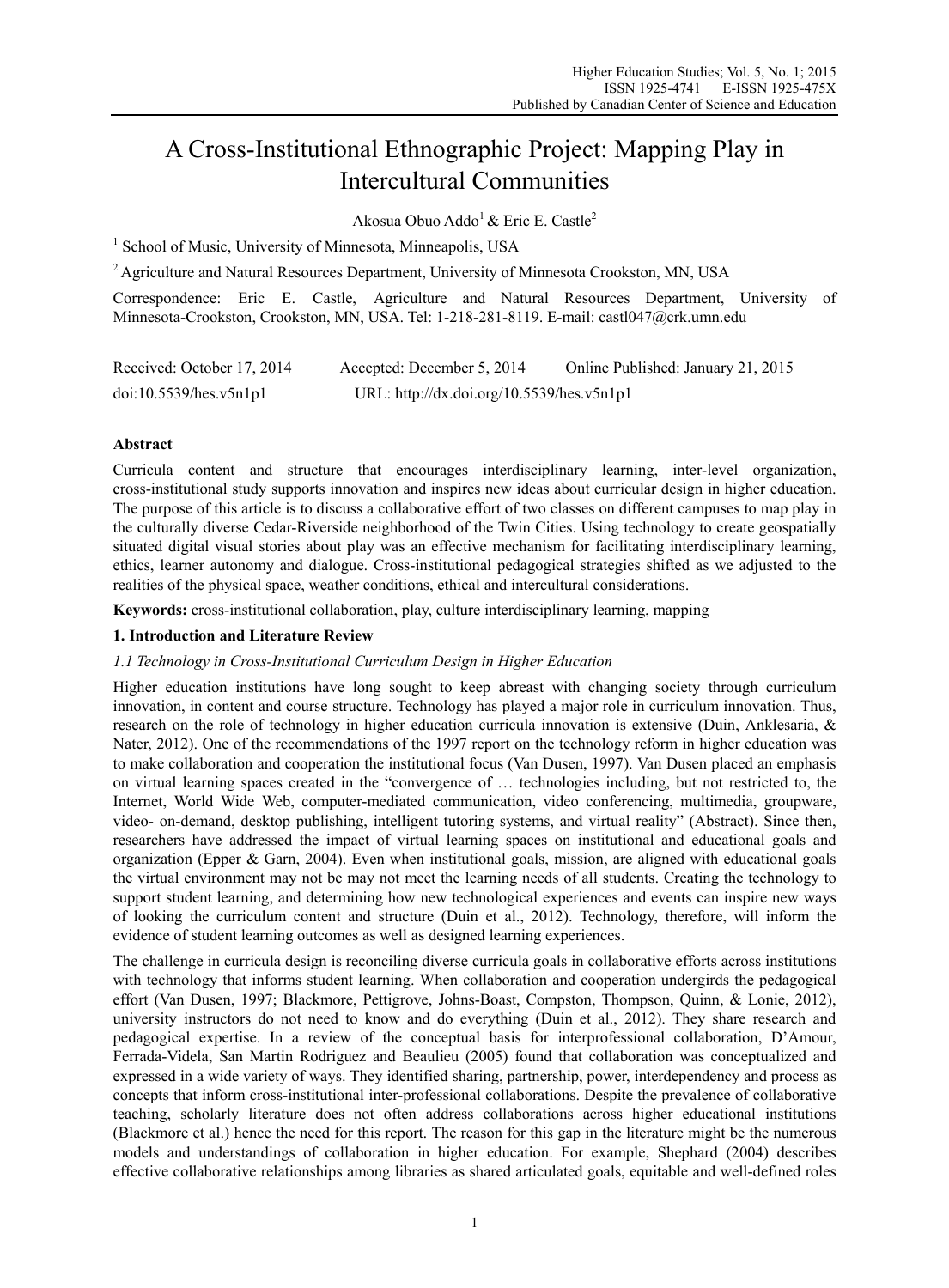and responsibilities, mutually beneficial and risky, accountable, shared resources and open in communication. Blackmore et al. provide five models of cross-institutional collaboration that feature jointly or separately developed and delivered forms of online and face-to-face teaching. Curricula development and delivery practices inform the nature of the collaboration. Hope and Peterson (2002) view collaboration as on a continuum from sharing resources and activities at one end to sharing common goals differentiate among networking, coordination and collaboration. They argue that as commitment to common goals become stronger, so does mutual benefits and relationships among participants become more formal (Hope & Peterson, p. 23). Also, when content and skills needed vary; complex and contested interdisciplinary and inter-educational level curricular designs emerge from cross-institutional collaborations, much like cross-institutional research collaborations. Cross-institutional learning class designs accentuate the need for virtual learning spaces. Virtual learning spaces support expanded access, increased communication and collaboration with and among students (Epper & Garn, 2004), thereby increasing networks and spreading costs (Gibbons, 1998). Even though virtual learning spaces may not meet the needs of all students, small groups within and across institutions, they demand much more learner initiative. In this paper, the learner is at the center of the collaboration. Within and cross-institutional collaborations, included coordinating shared resources and learning activities (Hope & Peterson, 2002) and courses were separately developed and delivered in face-to-face interactions with some sharing (Blackmore et al.) with defined roles and responsibilities (Shephard). How curricula designs inform cross-institutional course goals, the delivery of instruction and learning dispositions for learner autonomy with collaborative intent needs deliberate attention.

#### *1.2 Interdisciplinary, Inter-Educational Levels & Cross-Institutional Instruction*

Curricular relevance in higher education for the public good has always been at the forefront of educational goals. Service orientation in collaboration and communication, transfer knowledge to other areas while solving problems creatively, and contributing meaningfully with imagination, responsiveness and innovation to society are the expected qualities of a higher education graduate (Gibbons, 1998). Creating relevant curriculum in higher education for nurturing graduates with the qualities Gibbons lists, demands careful design and must be theoretical and evidence based (Åkerlind, McKenzie, & Lupton, 2014). The interprofessional expertise of the collaborators, one whose primary research area is children's play and the other geospatial systems substantiated the theoretical and evidence basis of the courses' design.

The study of play as a college offering is common in early childhood (Roopnarine & Johnson, 2001; Marfo & Biersteker, 2011), physical education, and psychology programs. Because play is fundamental to living (Huizinga, 1938/1955), and culture (Roopnarine, Johnson, & Hooper, 1994; Addo, 1995; Dzansi, 2004; Roopnarine, 2010) and forms of play inform how people make sense of their lives, it is a cultural practice. Culture is experience, thought and ways of beings, embodied in interactions. The different forms of play interactions include: sensorimotor play, unoccupied play, solitary play, onlooker play, parallel play, practice play, associative play cooperative play (Parten, 1932), competitive play, symbolic or dramatic play, imaginary play, collaborative play, constructive play and games. Naturally objects of play, such as toys and games, differ across culture (Sutton-Smith, 1986) and over time (Nwokah, 2009). Play culture is also discussed extensively in anthropology (Opie & Opie, 1969; Schwartzman, 1978; Lancy, 2002), and education (Pellegrini, 2009; Jarrett & Burnley, 2010; Holmes, Linden, & Shin, 2013). Schwartzman viewed play as transformation of self in a culture and for Berlyne (1969), during play one attains varying levels of excitement. Czikzsentmihalyi (1981) illuminates the thrills and enjoyment that comes with play, as well as paradoxes in the definition of play, describing it as "flow" when "one practices behavior without dreading its consequence". Jarrett and Burnley make a distinction between "play", as diversion and engagement in freely chosen, enjoyable, and non-literal activity, stimulating creativity and "playfulness," as a subjective disposition or situation where one feels playful and uninhibited. Playful dispositions link cultural values and thinking styles, and engaging in play increases academic achievement of children (Holmes, Linden, & Shin). In music education (Addo, 2013; Campbell & Wiggins, 2013; Harrop-Allin, 2010; Mans, 2002; Marsh, 2008) and ethnomusicology (Mink, 2002) play scholarship focuses on the analysis, its sound, text, movement organizational features as well as pedagogical value. Play is not only fundamental to humans but also to animals (Pelligrini & Smith, 2005; Burghart, 2010) Burghardt's (2010) criteria for recognizing play in nonhumans includes spontaneous, not fully functional, and repeated behaviors initiated when the animals are well fed, relaxed or in competition with one another. Several scholars place value on the role of the mind in play and vice versa (Holmes, Linden, & Shin, 2013; Piaget, 1954; Erickson, 1956; Vygotsky, 1967). In Piaget's view play demonstrates the cognitive function- "assimilation". If play is a mental activity (Vygotsky, 1967) then, it makes visible what people are thinking (Erickson, 1956). Hence, play supports self-regulation, problems solving, creative and a number of other thinking skills. Addo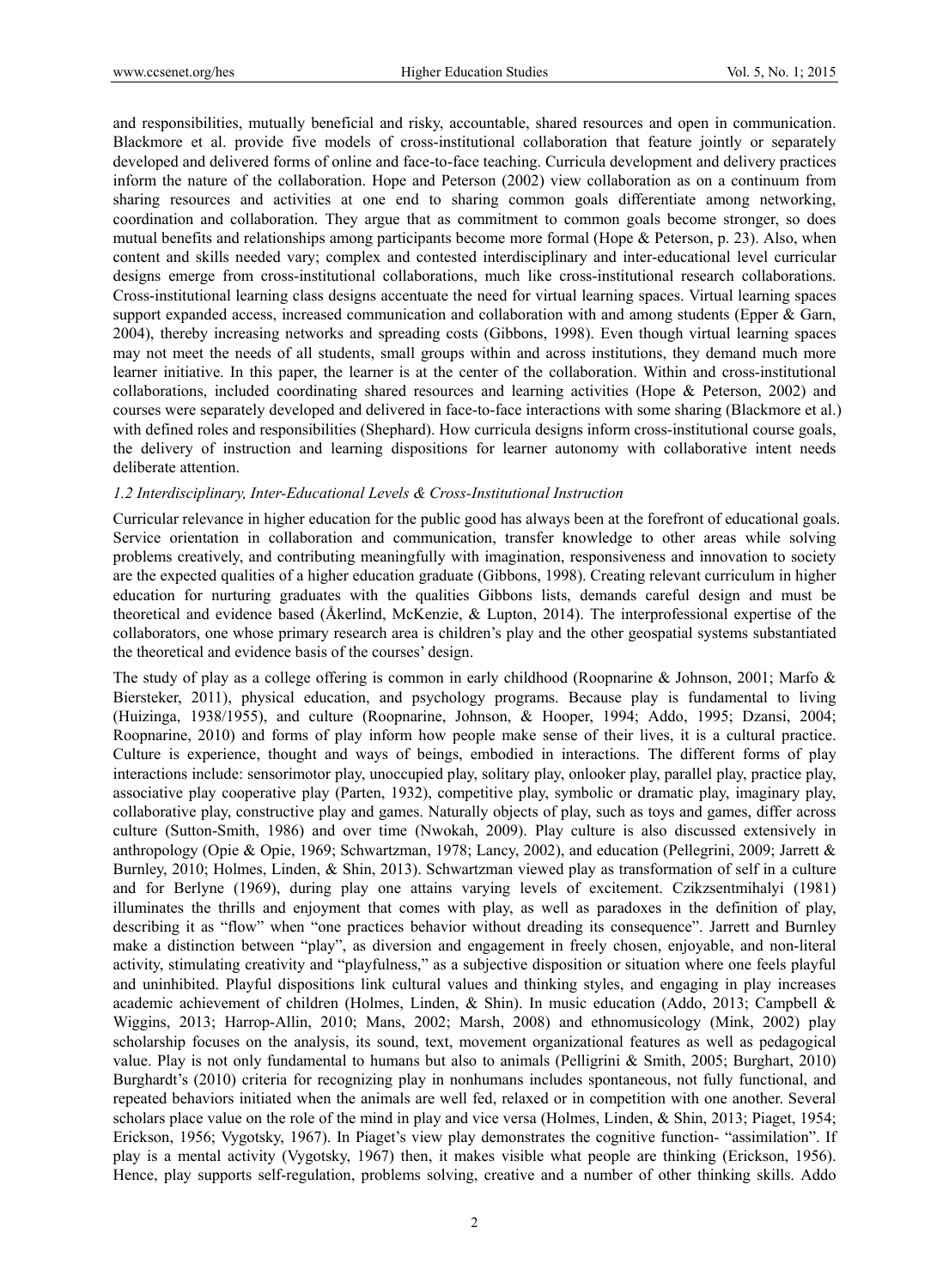(1995) has explained elsewhere how children make sense of the world around them while playing singing games, arguing that children create culture and are cultural interlocutors during play. The complexity attending the definition of play lead to Sutton-Smith's (1997) treatise on the ambiguity of play, discussing seven rhetoric's of play: progress, fate, power, identity, self and imaginary, and frivolity. Eberle (2014, p. 231) views play as "unfolding as a series of events driven by emotional experiences". In this paper, play as a phenomenon embraces all expressions of play described and includes all the forms, objects and places of and spaces for play.

Elsewhere, Addo (1995) has argued that the time-space and visual elements of play are best captured, presented and analyzed with multimedia. Therefore, when developing a course on play, the context of play and how best to capture plays interdisciplinary nature in time-and space needs to be taken into consideration. Digital narratives, "short (three-five minutes) movies featuring images, video clips, sounds tracks with narration" (McLellan, 2007, p. 66) move beyond presentation and analysis to facilitate learning and encourage learners to engage critically with cultural texts (Clarke & Thomas, 2013) and what they communicate. Since play is cultural text, it is logical for the course developers to consider digital narratives as a way for conveying, communicating and preserving stories about varying forms, places and expressions of play. There is an increasing record of the value of digital narratives in education (Benmayor, 2008; Robin, 2008; Lea & Jones, 2011; Yang & Wu, 2012). These include increasing students' understanding of course contents, curiosity and critical thinking (Yang & Wu), how theory emerges from personal understandings of identity and places of belonging (Benmayor) to supporting student engagement through motivation if organized using Mishra and Koehler's (2006). Technological Pedagogical Content Knowledge (TPCK) framework (Robin). Lea and Jones (2011) outline several ways in which students engage digital literacies for multimodal learning, arguing that "spheres of meaning making' is located at the intersect of participants (people and technologies) modes (written verbal and multimodal texts) and practices (particular institutional and social contexts) (p. 384). They found that students rely on the authority of the institutions for accessing and utilizing web-based resources for assignments and recommend that more attention needs to be placed to textual practice on learning, and less on the technologies and their applications. Perhaps Lea & Jones' sense making occurs at Robin's thoughtful interweaving of key sources of knowledge, namely technological pedagogical content. Our project engaged this balance by using within and cross-institutional collaborations capitalizing on our within institution resource partners as well as our distinct and interprofesionnal expertise.

Play culture mapping provides information the uses and availability of outdoor and indoor spaces. Additionally, the quality of play spaces, resources available on play spaces, locating play deserts in communities as well as trends in the provision of play spaces can be captured in maps. Adapting Crawhall's (2007) definition of cultural mapping, play culture mapping involves the representation of play landscapes in two or three dimensions from the perspectives of local people and supports the need for geospatial mapping. Using geographic information systems (GIS) maps to capture rich contextual playspace information with historical, intercultural material. The demand for geospatial skills is growing and expanding to areas beyond geography (Gerwin, 2004; Sinton 2009), crime mapping in public affairs (Ferrandino, 2014) to business. Gerwin (2004) highlights higher education institutions' role in preparing students with information geodemographics, spatial data infrastructure, and spatial analysis. The approaches universities can take to present this knowledge in single courses or a series of workshops (Feranndino) or problem-based learning, service learning and civic engagement activities (Sinton). Karsten's (2002) study of Amsterdam's spatial transformation from the point of view of children, examines children's outdoors spaces, leisure centers and care institutions. Karsten does not interview children to find out their perceptions of these spaces but rather observes what is available for children. Maps Karsten created, highlighted the marginal role children played in the planning and design of residential areas. How this landscape has changed over the years with a change in cultural demographics was also not mapped, and there were no digital narratives about the play. Further, when combined with digital narratives the navigational potential (McCurley, 2001; Rouse, Bergeron, & Harris, 2007) of spatial web browsing of geospatial map supports knowledge discovery and information retrieval from locations in context while browsing the web. The geospatial web has from its inception supported participatory GIS projects, because it incorporates local knowledge to "promote public access and collaborative mapping" (Rouse, Bergeron, & Harris, 2007). Collaborative learning in participatory GIS projects makes it viable context for learning as well as research. Hence, Baker et al. (2014) have developed a research agenda to support empirical investigations on the study of geospatial technologies and learning. Bell (2013) organized an undergraduate seminar on play highlighting experiential learning through cooperation, interactions, awareness of the diversity of play and responsibility in well-being and game interactions. Referring to Chickering and Gamson's (1987) seven principles for undergraduate education, Bell argues that the study of play in the general curriculum is logical. However, Bell's students did not map play culture. Thus, our project departs from Bell's (2013) undergraduate seminar on play, in that our approach to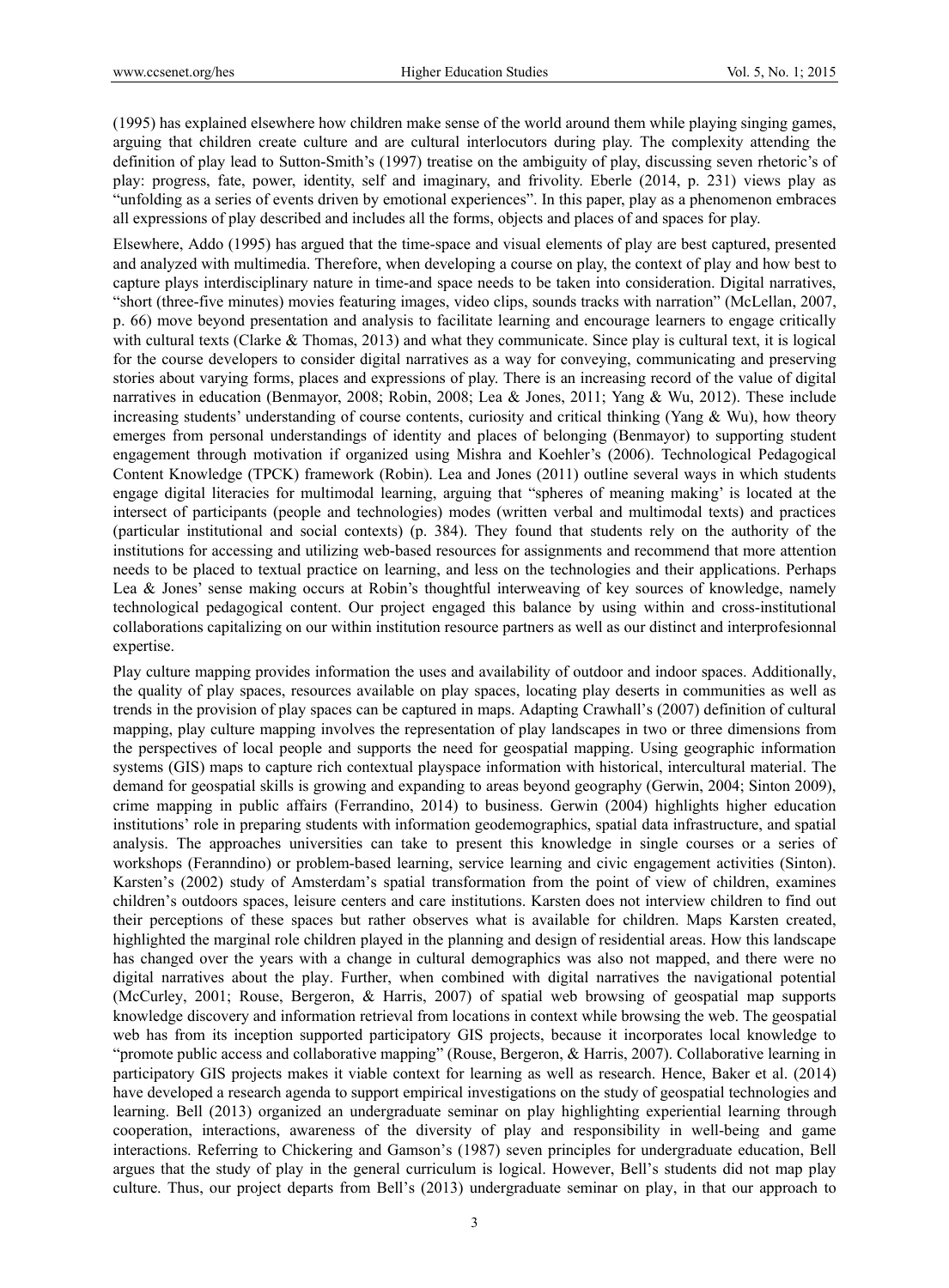student learning experiences in curriculum design was both phenomenological and discursive. How students construct their understanding of play experiences in cultural contexts through digital stories displayed in maps allow for the study of cross-cultural, multi-level and interdisciplinary curriculum design. Play culture mapping is a platform for intercultural interactions and dialogues (Crawhall) within on campus classes and among locals in play contexts.

## *1.3 Intercultural Competencies and Interdisciplinary Learning in Cross-Institutional Instruction*

Educating culturally competent students through the global experiences within local communities is gaining attention in higher education curricula research. Gaining (cross)-cultural competence centers on 'individuals propensity for more proactive, creative and reflexive use of cultural knowledge in competent cross-cultural behaviors.'(Chiu, Lonner, Matsumoto, & Ward, 2013). Looking closely at cultural studies in the academy, Goldberg and Greenberg (2004) demonstrate the importance of cultural analysis of embodied intercultural interactions, because it enables learners to reframe perspectives acknowledging the impact of socio, cultural, and political systems of organizational success. The study of the organization, place and space of play within the academy warrants such analysis because this will empower students to frame their agency and legitimize their knowledge (Goldberg & Greenberg, 2004).

Within intercultural contexts these interactions provide opportunities for cultural clusters of people to negotiate their play. Veitch, Salmon and Ball (2008) conducted a study of Australian children's access to free play spaces in their neighborhoods, and how these vary by age, sex, and socioeconomic status. They found that children in lower SES had to travel further than other children to access local parks. They recommended support from local governments, urban planners, and community groups to include access to parks and promote a sense of safety within these parks. Richness of intercultural play patterns reflect people's views and values and are constrained or promoted by resources in the locale. The goal of intercultural competence begins with the awareness of variation in-group cultural patterns. Awareness is not possible with a deliberate consciousness and interaction with local. Hence curricula designs that promote intercultural competence through cross-disciplinary work in intercultural contexts, may facilitate viewing cultural patterns as possible and probable rather than fixed (Moore & Woodrow, 1999). Their wheel of culture map provides a multidimensional picture of play culture, and assumes that interaction through intercultural dialogues about play and how to represent play provides a diversity advantage (Moore and Woodrow).

The interdisciplinary curriculum is, by its nature, relevant because, it demands explaining why and how disciplinary concepts in curricula are integrated for maximum student learning (Jacobs, 1989). There is ample research on the impact of interdisciplinary curricular designs in higher education on student learning. Jacobs and Frickel (2009) conducted a comprehensive review of interdisciplinary efforts in higher education, taking a cross-sectional view of connections between disciplines in communication, knowledge diffusion, research, assessment, and at research centers. They argue that there is not enough evidence to make a case for interdisciplinary learning over disciplinary in higher education. Perhaps, considering interdisciplinary from the standpoint of curricular design for significant student learning might be the answer. Curricular designers provide different types of learning environments, and the construction of learning environments around for example, group work, problem based learning, team based, and project work for interdisciplinary learning. Interdisciplinary learning allows the student to celebrate and harness previous experience in learning rather than a banking approach (Freire, 1985). Interdisciplinary curricula design makes generative and transformative teaching models possible (Wink, 2010). In generative teaching models the teachers and students are close together asking questions, speculating, and dialoguing during learning. While, Jacobs and Frickel (2009) might beg to differ, transformative teaching and learning models can emerge in interdisciplinary contexts because they allow students to go outside their comfort zones. Wink argues the transformative models extend the classroom into the community and encourage the integration of knowledge (Fink) in a variety of learning environments. Interdisciplinary learning allows the student to celebrate and harness previous experience in learning thereby increasing learner autonomy (Freire, 1985). Networking changes classroom roles to support hybrid, blended and flipped instruction in higher education (Crews & Butterfield, 2014) and learner autonomy. Additionally, Wyatt and Bloemker (2013) demonstrate how learners autonomy contributes to intellectual development for the first year experience. They identified "self-management, relationship, and tolerance skills; and behavioral and perceptual flexibility" as key components of the social and emotional competence of university first year students.

There is ample research demonstrating the link between the first year experiences and students success beyond the university (Van Dusen, 1997). Thus, the design and delivery of instruction from the beginning and how these intersect with other areas and levels of education, the motivation of this paper, is important. When designing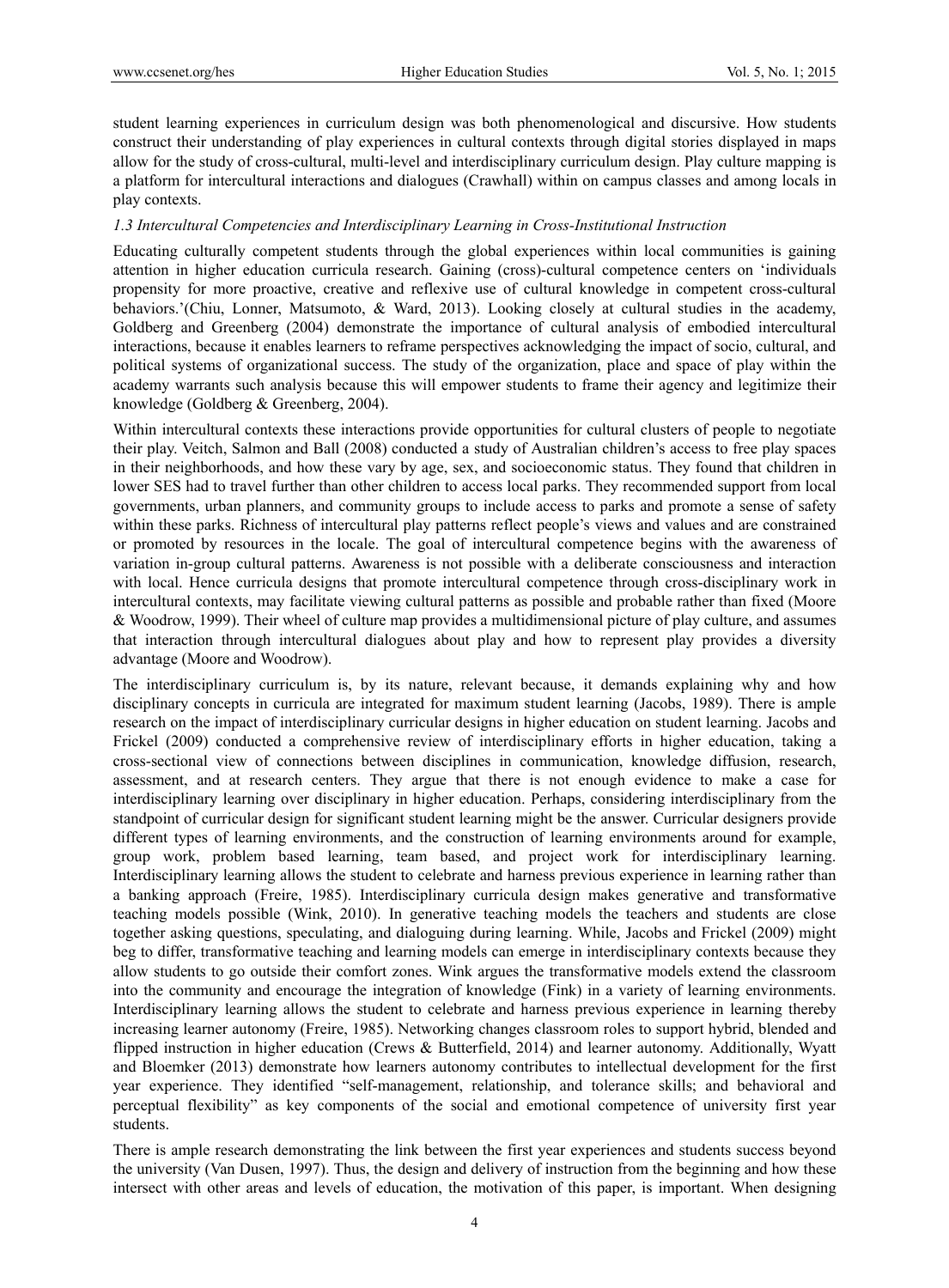interdisciplinary instruction using a variety of teaching strategies and activities, learning environments, and organizational and management techniques is inevitable. For example, elective classes within first year experiences are opportunities for instructors to the break mold of adhering to traditional disciplines and creating new classes that encourage interdisciplinary and multisite innovations. Curricula designs that encourages first year experiences to intersect with classes at higher levels, reflects Noddings' (2013) "promising alternative" to traditional discipline centered offerings, because it allows students to consider the intellectual advantage of working with interdisciplinary materials at different levels of competency. The interdisciplinary nature and cross cultural dimension is similar to ours, yet, our project departs from Bell's (2013) undergraduate seminar on play, in that we connect across courses with cohorts of students at different level of their education.

Freshman seminars enrich the first year experience of new students in small classes, and give faculty the opportunity to create courses that are exciting and engaging. Therefore, in a University of Minnesota Twin Cities (UMTC) Freshman seminar titled: *Mapping Arts Play in the Twin Cities*, students observe children from diverse ethnic and socioeconomic backgrounds play in child initiated and created play spaces. Focusing on out-of-school communities of the Twin Cities, the students selected the Cedar-Riverside neighborhood to tell engaging stories about play. They conducted and analyzed observation, interview, visual and archival data to capture the essence of the play in their digital stories. Then, University of Minnesota Crookston (UMC) students in the *Geographic Information Systems Applications (GIS),* reviewed digital stories created and noted the intent of the UMTC student authors. UMC students then reflected on the various aspect of the story that were spatial in nature that could be integrated into an ArcGIS Online Story Map template. Spatial elements that seemed more relevant to the GIS student were then incorporated into the digital story through the creation of Story Maps. Examples of the final Story Maps can be accessed here: https://sites.google.com/a/crk.umn.edu/mapping-arts-play.

The purpose of this article is to discuss a collaborative effort of two classes on different campuses to map play in the culturally diverse Cedar-Riverside neighborhood of the Twin Cities. Working collaboratively across campuses, participants examined closely personal play histories and its impact on learning as well as the meanings people ascribe to the places they play. Two questions inform this effort: What was the evidence of significant learning among students? How did the collaboration impact the teaching and learning process? The findings of this case study will inform the design of future interdisciplinary and cross-institutional learning. In what follows, we will discuss the framing of the classes with Dee Fink's, our approach to answering our first curriculum design question and our reflections on the observations we made about our second question.

## **2. Method**

## *2.1 Framing the Classes*

Dee Fink's (2003, 2013) Taxonomy of Significant Learning framed the development of both classes. This taxonomy encourages a close consideration six dimensions of curricula design—disciplinary foundational knowledge, the application of knowledge in new contexts, integration of knowledge from a variety of placements, considering the human dimension, caring, and learning how to learn. The table below shows how, for both the UMTC and UMC classes, the six dimensions of the taxonomy encourages active and engaged learning such as problem solving, case studies, role playing, and online learning.

| <i>UMTC</i>                                                                                                                   | <i>UMC</i>                                                          |
|-------------------------------------------------------------------------------------------------------------------------------|---------------------------------------------------------------------|
| Foundational Knowledge:                                                                                                       | <b>Foundational Knowledge</b>                                       |
| Play different forms of play from<br>$\bullet$<br>cultures in today's world.                                                  | Gain functional use of various GIS and<br>online mapping resources. |
| Integrate diverse perspectives and<br>$\bullet$<br>dispositions while planning and doing play.                                | Understand spatial aspect of culture.<br>$\bullet$                  |
| Compare and contrast diverse forms of<br>$\bullet$<br>play through social, intellectual and physical<br>interaction.          |                                                                     |
| impediments<br>Articulate<br>to<br>and<br>$\bullet$<br>enablers for play on campus, at home and in<br>places you deem viable. |                                                                     |

Table 1. Fink's (2003) taxonomy of significant learning and the course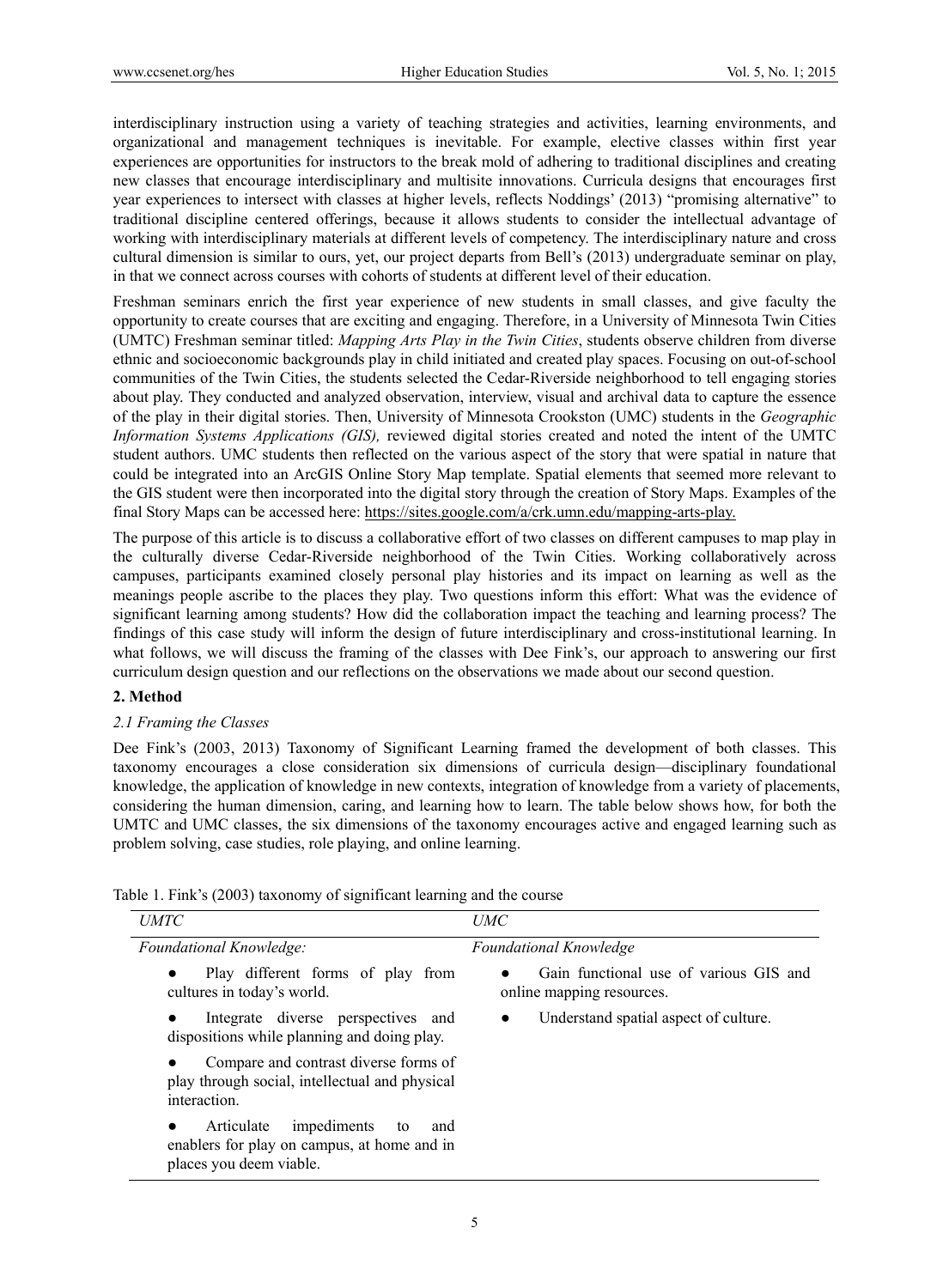| Application:                                                                                                                                                                                                                      | Application:                                                                                                                                                                    |  |
|-----------------------------------------------------------------------------------------------------------------------------------------------------------------------------------------------------------------------------------|---------------------------------------------------------------------------------------------------------------------------------------------------------------------------------|--|
| Use<br>feedback<br>from<br>peers<br>and<br>community that encourages interactive<br>engagement for hands-on play learning,<br>critique, analysis and learning transfer.                                                           | Use GIS Desktop, ArcGIS Online, and<br>ArcGIS Story Map Templates and other<br>technology to communicate various aspects of<br>play and culture.                                |  |
| Through experiential learning, this<br>course will prepare students to develop real<br>and reciprocal relationships with children<br>and community organization that support<br>and promote arts play and other forms of<br>play. | Create a map that communicates various<br>aspects of play.                                                                                                                      |  |
| Integration:                                                                                                                                                                                                                      | Integration:                                                                                                                                                                    |  |
| Use field research experiences<br>to<br>and recognize the roles<br>describe.<br>of<br>innovation,<br>discovery<br>creativity,<br>and<br>expression in a variety of arts play styles and<br>forms                                  | Connect similarities and differences in<br>ones own culture with those of others.                                                                                               |  |
| Human Dimension:                                                                                                                                                                                                                  | Human Dimension:                                                                                                                                                                |  |
| critical<br>and<br>adaptive<br><b>Bring</b><br>perspectives to the discussion of play while<br>paying attention to students' personal,<br>family, and community experiences and<br>cultural norms.                                | Bring critical and adaptive perspectives to<br>the discussion of play while paying attention to<br>students' personal, family, and community<br>experiences and cultural norms. |  |
| Caring Goals:                                                                                                                                                                                                                     | Caring Goals:                                                                                                                                                                   |  |
| Explore how available arts play spaces<br>can inform decisions, and opportunities for<br>encouraging spaces for arts play.                                                                                                        | Explore how available arts play spaces<br>can inform decisions, and opportunities for<br>encouraging spaces for arts play.                                                      |  |
| Create playful environments that are<br>grounded in the cultural and learning<br>experiences of each other.                                                                                                                       | Create playful environments that are<br>the<br>cultural<br>grounded<br>in<br>learning<br>and<br>experiences of each other.                                                      |  |
| Learning-How-to-Learn Goals:                                                                                                                                                                                                      | Learning-How-to-Learn Goals:                                                                                                                                                    |  |
| Using digital visual media tell stories<br>about play in the Twin Cities.<br>Use Mapping Software to identify, and<br>map digital stories about play in the Twin<br>Cities.                                                       | Find and utilize "help" resources that<br>show how to work around technical problems<br>and to learn new software.                                                              |  |

## *2.2 Description of Participants and or Context*

Eleven UMTC freshmen and women and eight upper level UMC undergraduates participated in the project. Course success pivoted around three elements: (1) coordination between the two classes, (2) the acquisition and application of technical knowledge by students and (3) student collection and interpretation of data about play within the study area. The students used the following sequence to complete the assignment: researching the study of play, student data collection (site visits, photos, interviews), digital story creation, and story map integration.

#### *2.3 Coordination between Classes*

Three hundred one-way driving miles separated the two campuses; therefore, face-to-face meetings between the students were not practical. Course instructors visited in-person once during the course and maintained regular contact via email and video conferencing. When the digital stories were completed by UMTC students and were ready to be given to UMC students, several video conference calls between these students were held to enable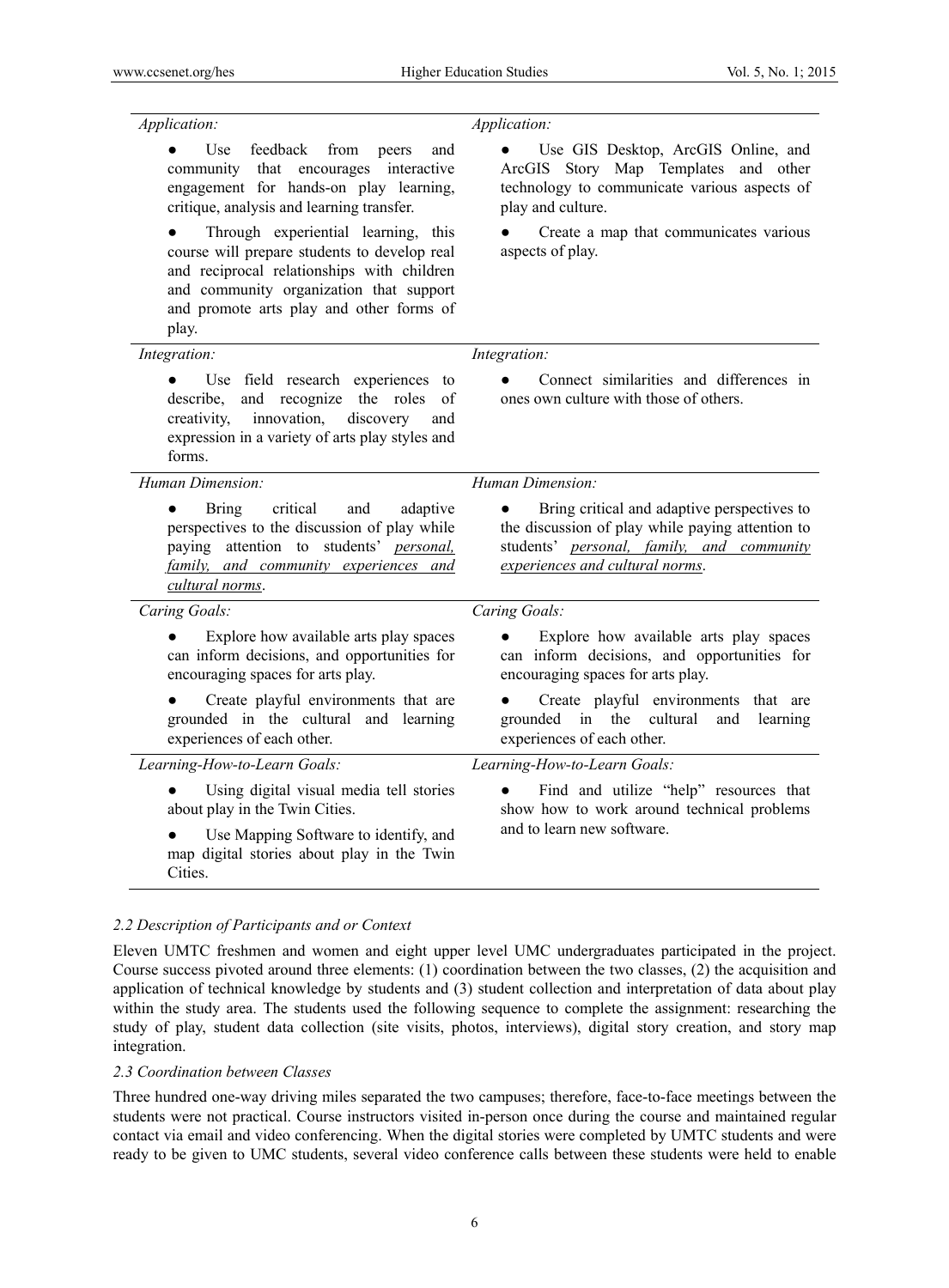transfer of the project and contribute to the continuity of intent. A final viewing of the mapped digital stories was video recorded and shared with both classrooms.

#### *2.4 The Acquisition and Application of Technical Knowledge*

Students needed specialized knowledge (ArcGIS Online and designing digital stories) to make mapping the digital stories possible.

ArcGIS Online, by Environmental Systems Research Institute (ESRI) greatly increases the access and transferability of digital mapping by providing an online platform for creating, editing and communicating spatial information. When compared to other digital mapping software, the platform is relatively simple to use, at the same time it is somewhat limited in the process and functions available. When more complicated geospatial processes are needed it combines well with other GIS software programs, particularly the ArcGIS Desktop Suite. Prior to the class UMC students have introductory exposure to ArcGIS Desktop programs, and needed to apply previous knowledge and learn new techniques to map play in the Cedar-Riverside neighborhood. Instructor led exercises and supervision as well as online tutorials helped students become competent with the online platform. Once the data was in the ArcGIS Online program, students then applied the ArcGIS Online Story Map Templates to create final story based web pages.

Digital story teams on UMTC campus determined the context for study, observed how people from diverse cultures shaped play and interviewed people from the selected context to hear the stories they told about play. Student teams captured their observations and interviews in text, audio, visual images and music. Analytical reflections on observations and interviews provided information for developing storyboards with selected and edited audio, digital photography and videography. Guests from the university library system shared information on resources available for the digital story telling process. In addition to information on what is available in the library for research on arts play, librarians shared information on Google maps, Google fusion tables, archival resources on the contexts, where to reserve recording equipment, video production support and backup, and copyright.

## *2.5 Collection and Interpretation of Data within the Study Area*

As faculty and students observed the dynamic nature of play in cultural contexts, they engaged in critical conversations about play spaces and how culture impacts the stories people tell about play. Also, students participated in play and community events and reflected on and synthesized key issues that emerged in the digital stories created. In class, students discussed connections between different play patterns in the U.S. and diverse cultures of the Twin Cities. Because of the experiential nature of the class, students conducted observations and interviews with community members and public servants, shared play from their childhood and learned how to ask questions about access, equity and quality in response to the realities of play. In the three-day a week one-hour class, UMTC students spent the first two days (Monday, Wednesday) in class, and the Friday in the field (See Appendix A for the week-by-week schedule.) We began the digital story project "looking for" the parks with play spaces in the Cedar-Riverside neighborhood. After each field observation students responded to a reflective prompt on the course management website. Following our preliminary observations, students paired up and decided on topics for focused participant observations. In class activities, readings, assignments and discussion board reflections encouraged students to reflect on the implications of play for the international community, the US and in their lives. UMTC students adapted Rubin's (2001) Play Observation Scale (POS) for use in the field and completed basic training on ethical practices in field research projects with the university's institutional review board.

The culmination of these efforts resulted in the production of digital stories regarding various aspects of play. The title of digital stories indicates the range of perspectives the students gained while engaged in the course. Some of these include: *Culture and Children's Play in Curry Park; Comparison of Riverside Park: 1919 and Now; Evolution of Play in Curry Park;* and *Who Let the Dogs Out at Riverside Park?* 

All student participants signed releases for instructors to present their projects at conferences post to U-Spatial or Digital Story website at the University.

#### *2.6 Assessment*

Assessing student learning on mapped digital stories occurred at various levels. Direct observation and consultation with instructors and peers allowed immediate feedback and direction. Instructors assessed transcribed observations of play contexts, and interviews and analytical reflections on observations, interviews, related readings, as well as, culminating projects.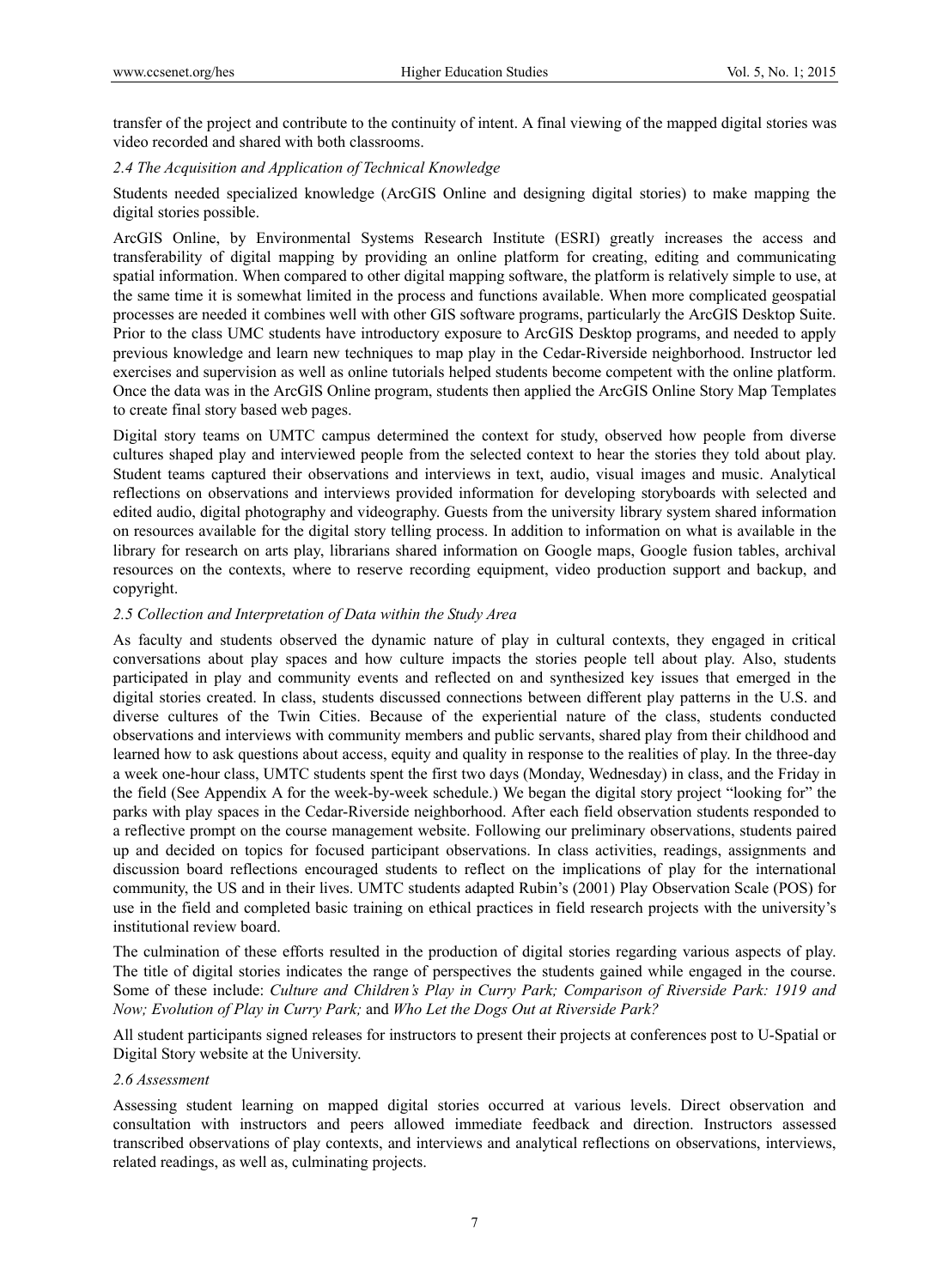## 2.6.1 Digital Stories

Gorski's (2000) work in evaluating educational websites questions from a colleague, Catherine Solheim's digital story grading rubric for her class on Global and Diverse Families informed the assessment of final digital stories. See Appendix A for the details on digital stories evaluation. Indexes of evaluation included relevance and appropriateness of context, clarity of story purpose, understanding of play context and content, quality of product, credibility, accessibility, economy and succinctness, navigability and intercultural perspectives on children's play.

## 2.6.2 Student Reflection Survey

To gain a student perspective on learning a survey was given to the students after the assignment. This survey was created by Norris (2012) and adapted for use for this assignment. Once collected analyzed responses to questions that had a rating of 4 or higher (on a 1-5 scale) were noted as significant. Assessment of student learning also occurred through instructor descriptive and content analysis of this survey given to the students and the examination of the digital story map assignments. Finally, in response to the first question, *What was the evidence of significant learning among students*?; the survey results and direct instructor assessment of the assignment were then reflected back onto the Fink (2003) taxonomy for further understanding of student learning.

## 2.6.3 Faculty and Student Reflection on Implementation Process

The results of a content analysis of open-ended questions the student reflection survey as well as instructor reflection on the implementation process determined impact of the collaboration impacted the teaching and learning.

## **3. Results**

## *3.1 What Was the Evidence of Significant Learning among Students?*

To assess student learning on the project students completed a paper survey created for the digital story assessment (Norris, 2012). The survey questions consisted of dichotomous, multiple choice, Likert Response Scale, and open ended questions. Survey questions were categorized into Fink's (2003) taxonomy to better understand learning as evidenced through survey responses. Survey responses that were a mean of 4 or higher on a 5 point Likert Response Scale were deemed significant and will be discussed further. Additional significance was gleaned from the other survey questions and the final student assignments themselves.

## 3.1.1 Learning How to Learn

Self-selection of student topics required self-directed learning, as students, not the instructors became the experts on their topics. The role of the instructors was to guide efforts and provide access to technical resources. As a result students "learn(ed) a new skill/way to use technology to effectively communicate ideas to others". Student also learned the importance of feedback in the acquisition of knowledge, specifically from instructors and peers. Course design parameters also helped students learn the importance of project management. Students worked in groups in their respective courses and across campuses. This group work across campuses elicited responses like "(I would) get started on the project earlier" and a desire for earlier coordination across campuses. Students also remarked on the importance of compromise when working on group projects.

## 3.1.2 Integration

Through gaining new technological ways of communicating allowed students to "improved my ability to articulate and share my own story with others". Students were very intentional in selecting images and music that helped them convey their messages. They integrated field research experiences to describe and recognize the roles of creativity, innovation, discovery and expression.

## 3.1.3 Human Dimensions

As evidenced in the topics and content of the digital stories themselves, parameters of the project demanded that students pay attention to personal, family and community experiences and cultural norms about play. Historical content of stories included observing changing demographics from Scandinavian to East African, Swedish, Slovac and Jewish to Somalia showed it was impoverished then and now. They considered the history of Riverside park and the Coyle Community Center and how the role of the Center has changed through time to meet community needs. They raised questions about the quality of play spaces in the park, and changing forms of entertainment. Students observed variations in amount of play depending on the seasons and time of day, and the variety of activities offered by the center and how that affected their data collection and impacted learning. They noted the increasing amount of types of play activities being programmed. They raised questions about the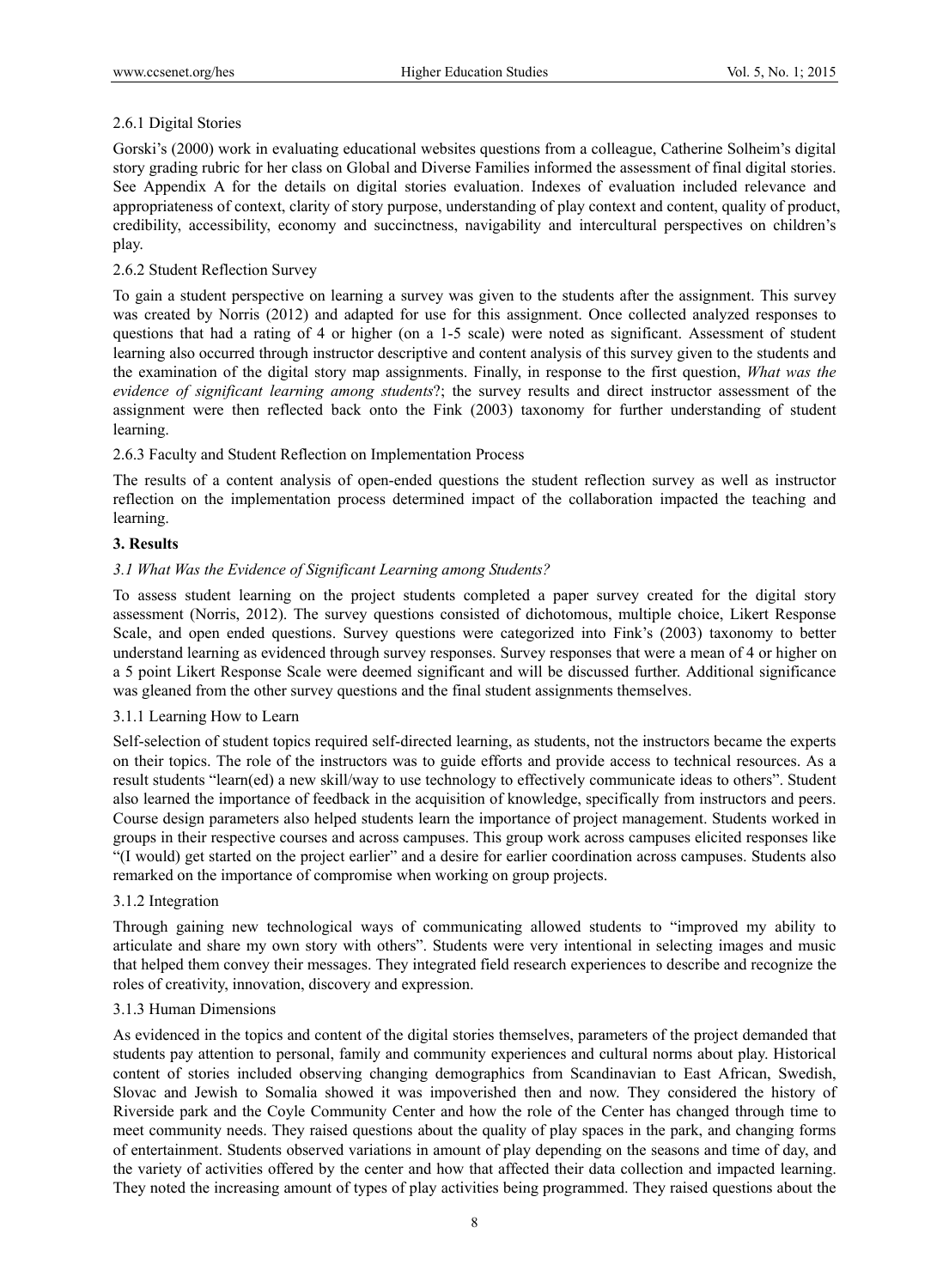accessibility of the park - supervision – and collected crime data on how this affected accessibility to parks. Additionally, as mentioned previously, group project dynamics and compromise were also used for significant learning.

## 3.1.4 Foundational Knowledge

The assignment also elicited students to compare and contrast diverse forms of, dispositions about and perspectives on play. Cultural reflection on the variety of aspects of play that students observed facilitated student reflection on enablers and impediments to play on campus, at home and in the community. The evidence for foundational knowledge in cultural expressions emerged in the analysis of their digital stories. Students observed acknowledged the diversity of the area and differences across generations in stories. They understood the shifting cultural patterns of play from physical to virtual interaction and became aware of the impact of privilege on access to virtual forms of play in Somalia and the U.S.A. They also raised questions about safety in play spaces across cultures.

## 3.1.5 Application

Strategic application of newly acquired technological skills allowed students to tell the stories of play. One surprising note from the GIS class was the number of student who indicated that they would share their work on this project with potential employers as an example of their creativity, even though the subject of the projects was outside their respective career fields. The level of student investment in the project was also noteworthy as students used feedback from peers and local community members for stories about play, critique and analysis. Students remarked on the level of creativity employed when selecting images and music that contributed to the stories being told. Regarding images and music, project parameters required students to demonstrate academic integrity in the selection, use and citation of images and music. Survey responses indicated that students intentionally applied these principles in their projects.

## 3.1.6 Caring

Learning that occurred during image and music selection also indicate a level of sensitivity towards the work of others that were used in the student projects. A significant number of the students indicated "I tried to be thoughtful and considerate of other people's work when gathering images and music". For some students the care they took to explore how available playspaces can inform decisions, and opportunities for play is evident in the stories they told and indicate a deeper level of concern for these issues.

## *3.2 How did the Collaboration Impact Teaching and Learning?*

Throughout the semester, teaching and learning strategies, content and focus had to change to meeting the needs of the collaboration. The realities of our field's physical space, weather conditions, ethical and intercultural considerations, frequency of dialogues among classes and pacing determined the changes.

## 3.2.1 Weaving Ethnographic Fieldwork with Technical Knowledge Acquisition

The teaching and learning challenge was to give the students both the technical knowledge for collecting data in the field and also the ethnographic techniques to create rich digital stories. Several students already had the technical skills to capture observations and interviews in text, visual and audio format. One student had previous experience with putting together short films and therefore felt very comfortable working in the field with a camera. UMTC Instructor's intention was for the students to engage in an iterative process using, their story focus and the data they collect to create a digital story. It was interesting to observe how some students used the images to as the primary basis for the digital story. That digital story unfolded faster than the digital stories that were developed from focused storyboards, with a balance of substantiating interview data, observation data and narrative. Research effort determined the depth of the narrative and the richness of the story. Most devoted at least 4 hours to thinking about their digital story, gathering materials, creating and producing a digital story. Although most acknowledged the challenges of digital story creation, they were quite pleased with the product. Here are some comments:

*"Digital stories allow the student to tell the story in a creative and more powerful way."*

*"Yes,* (I would share my digital story with others (family, colleagues, friends, etc.), *because I think my story is creative and interesting, and it conveys a message I think other would want to hear."*

Also, ethnographic fieldwork needed to consider also the spatial elements story. One UMC students commented: "*In the mapping aspect it was sometimes hard to convey the stories true meaning. Some stories didn't have allot of spatial elements."* Thus, the information some of the UMC students needed to develop spatial elements in the maps were not captured by UMTC students.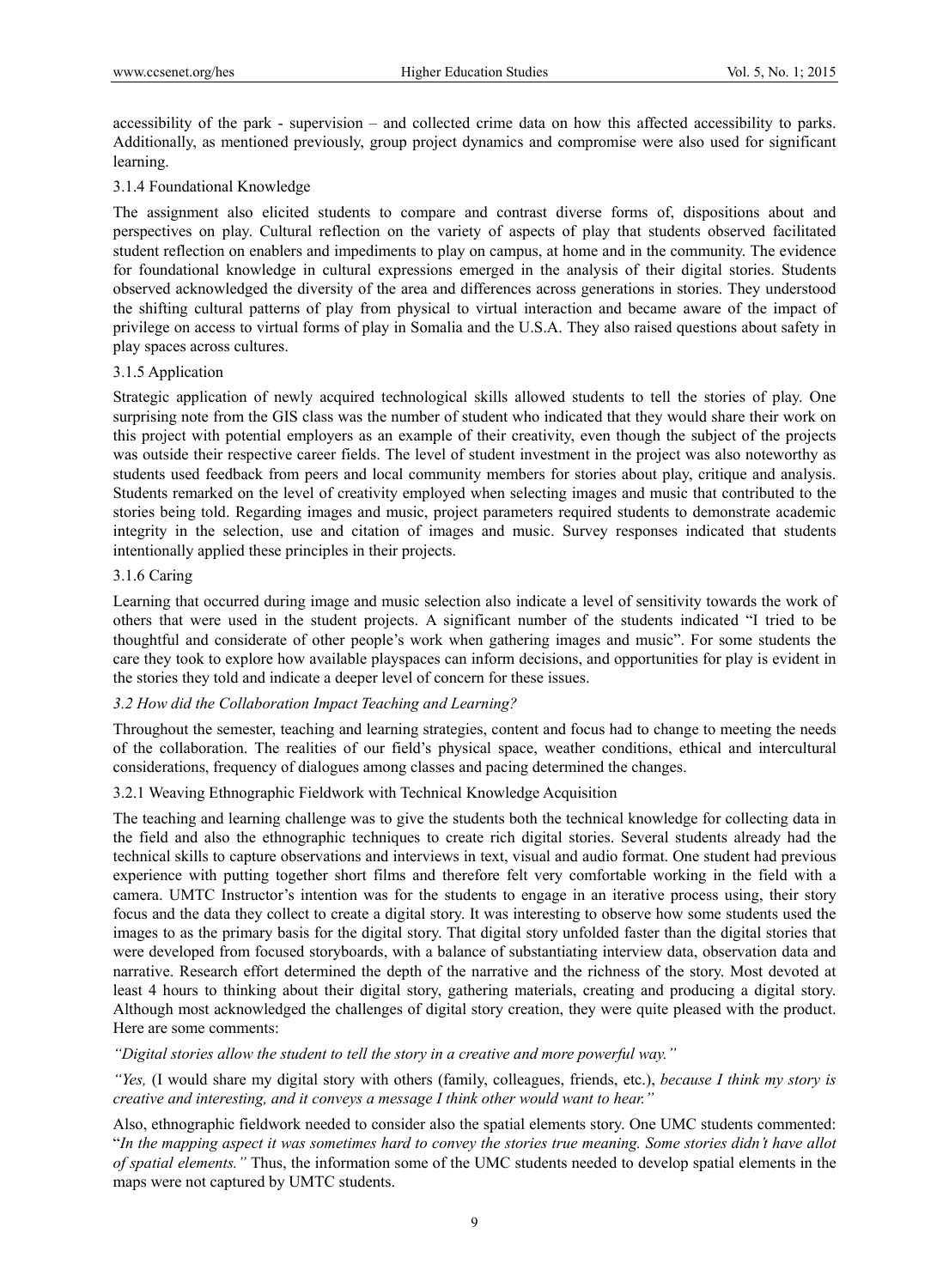## 3.2.2 Shifts in Content and Context Focus

The realities of our field's physical space, weather conditions, ethical considerations determined shifts from studying about singing games and clapping games to studying play. Weather conditions of the fall semester in the Midwest demanded that we completed our field exploration early before the snow fell and shift content and context focus. First, even though, an interviewee told students that children filled the parks in the summer, there were no children in the fall to observe. After school programs at Brian Coyle Community Center built next to Currie Park attracted children the Cedar side of the community. We had to extend the spaces for play beyond to playground to the community center on the playground.

Second, with a limited number children playing outside, mainly organized sports, UMTC student could not observe arts play, such as singing games and clapping games. In the community center, free play and basketball in the gymnasium. The realities of our field's physical space determined the content of and context of the project. Thus, like Karsten (2002), UMTC students observed spaces available for children to play rather than what they were playing.

Third, while planning the course, UMTC instructor was interested in children's after school arts play. However, the teaching and learning process had to change because students could not interview any children because the institutional review board's ethics requirements. Thus, the administrative hurdle led to a shift in context and context focus. Obtaining organizational approvals did not impact the cross institutional collaboration because of our collaborative model: separate course development with consultations and separate delivery with sharing resources and activities.

## 3.2.3 Intercultural Considerations

In class activities and discussions were designed to helps students to become aware of and be interested in developing personal intercultural competencies. Sanderson (2009) calls for international faculty to know who they are particularly when working in intercultural contexts. There are several exercises for developing intercultural competence. UMTC students wrote an autobiography, connecting their experiences as learners to their strengths (Note 1), and play experiences. We discussed the need for being self-awareness and cognizant of personal values, cultural and ambitions, the knowledge of various cultures and the need for skills to apply knowledge and awareness to engage a culturally appropriate behavior within cultural groups. Also, considering forms of intercultural play communication, students developed intercultural communication skills for interviews.

## 3.2.4 Motivation, Pacing, Teamwork and Learner Autonomy

The extent to which students can stretch their imagination working together in collaboration across campuses informs the value of inter-institutional classes. Students responses to sharing collaborative work beyond their immediate families and friends reveals the value they place on the effort. One UMTC student responded to the question "*Would you share your digital story with a potential employer*?" with "*No, because I'd want to show something that is my individual work and probably higher quality.*" Others found the experience useful for demonstrating their research and technology skills and creativity. Here are some comments:

*"Yes, most likely, because it shows my ability to get creative and passionate."* 

*"Yes, if anything, it would show the skills involved in gathering information and presenting it."*

*"Yes, because it demonstrates my skills and abilities when working with technology and other people."*

A UMC student who would have loved to create a digital story related to Natural Resources and mapped it, appreciates the experience. "I wish I could have created a NatR related digital story. Something I would be able to use or to get an idea from. I do like that I at least know about this process now. "For this student the collaboration created ideas for another potential project. From the instructor standpoint, it was a challenge to observe consistent motivation and effort in some groups. It was also disappointing to see a strong student come up short on preparing the digital story in time for mapping because of an inability to work with the other student. Perhaps facilitating several dialogues among the students from the two campuses may increase connectedness and ownership of the final projects by all students. UMTC students tasked with creating the digital stories initially felt overwhelmed by all the tasks and skills necessary to complete the project. When the mapping of spatial components of their stories was introduced they were greatly relieved to learn that other students with more mapping experience were going to handle this part of the project. The collaboration allowed more depth to the learning experience and more a complex and rich final product.

## **4. Discussion**

The study and mapping of play behavior demanded that students consider cultural beliefs about play, purpose of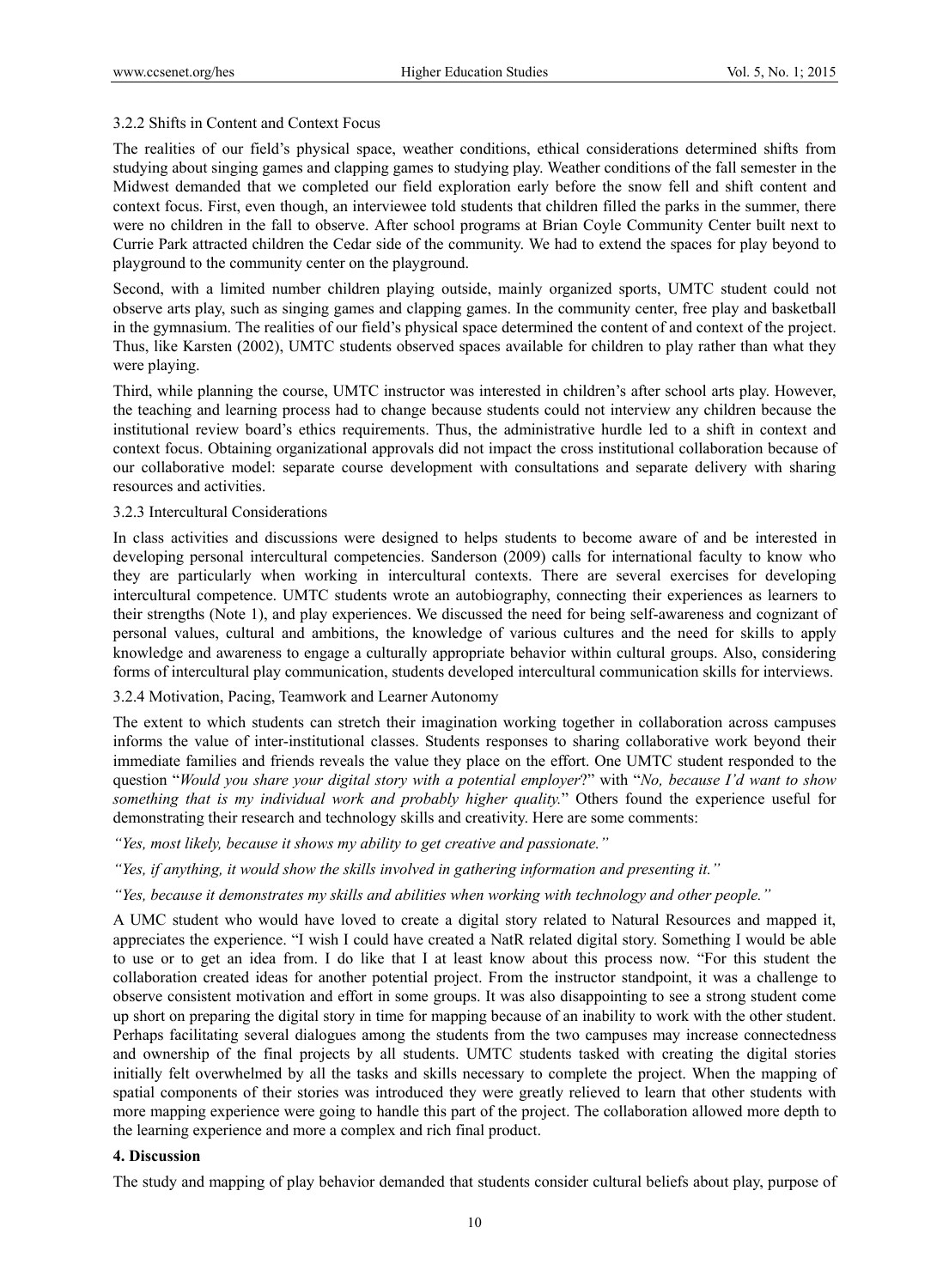play and practices, for developing digital stories. Students described awareness of their personal beliefs about play, reflect on their learning in discussions and writings. Roopnarine (2010) argues for the need for students that address "socialization beliefs, goals, and practices and cultural pathways" (p.21) that frame children's play in diverse cultures. Roopnarine calls for studies on acculturation status and changes in ethnotheories about play, the culture-specific work play relationship and broadening the definition of play to include a wide range of playful activities. In what follows we will discuss the ethical dimensions of non-fiction narratives in digital stories, project relevance and its relationship to learner autonomy and ownership, the importance of multimodal literacy in the academy, and provide implications for future practice.

## *4.1 Ethical Dimensions of Non-Fiction Narratives*

The nature of the neighborhood, an immigrant neighborhood, demands that students also consider acculturation and ethnic theories about play (Roopnarine, 2010). A study of the phenomenon of play in context demands consideration of personal perspectives and knowledge about play. These perceptions may stem from the view of play context as in constant flux (Schippers, 2009) because people interact with original and new habitus. In order to create accurate narrative about play contexts, students had to understand their play selves, play acculturation and recognize the experience as play. Burghardt (2010) identified five criteria for recognizing play as only fully functional in a context, spontaneous and intentionally pleasurable, incomplete, repeatedly performed, play animal must have basic needs met and be under no stress (pp. 13-16). Even though Burghardt's couched his classifications from the non-human play, the classifications extend the breadth and narrative possibilities of play. If the context is in constant flux, because of the people and animals who engage in play move in and out of the play contexts then, the validity of digital narratives depends on the recognition of flux in context, people and animals. Cross-institutional reflections on narratives and representations in map demonstrated how students critically examined the processes and contexts that framed play in the Cedar-Riverside neighborhood. Ethnographic study that links surrounding community to academic learning demanded considering personal biases, recognition demographic shifts in contexts, rendering a respectful treatment of narratives. Respectful in that students learned to acknowledge the voices of informants, importance of seeking permission for digitized information and the careful design of narratives and maps to fully capture the shifting stories in Cedar Riverside.

# *4.2 Project Relevance, Learning to Learn and Ownership*

While digital stories may be the most recent "trend" in higher education, they need to be relevant to the curriculum as well as in the students' lives. Significant learning occurs when curricular designers construct learning environments that give students autonomy and ownership in their interpretation of learning experiences as well as provide opportunities for the sequencing and representation of learning in innovative avenues. However, student perception of the relevance of the collaboration may vary, hence Blackmore et al. (2012) propose that course developers manage the change in the management process of projects from the onset. Students in both classes needed to grasp disciplinary concepts in play and mapping (Åkerlind et al., 2014) before bringing together, re-sequencing and re-presenting their understanding of play in culture, time in interactive multidimensional mapping environments. Instructional activities supported learning how to learn and ownership and include modeling for the learner, coaching and scaffolding learning (Jonassen, 2012). Variation in understandings will occur because of the team approach and multilevel classes (Åkerlind et al., 2014). The learner is empowered to conduct research, integrated theory and practice on mapping play, apply their threshold concepts and skills to develop a viable solution to the problem -mapping play that captures intercultural variation, and historical changes in context. Learners pay attention to the audience; content selected and how they use mapping and digital story media, while they think through, question and find ethical ways to represent projects. Actively engaged in learning, they encounter problems for which instructors use as teachable moments for modeling, coaching and scaffolding learning (Jonassen, 2012) for significant learning (Fink, 2013) (See Relevance and Appropriateness evaluation questions in appendix)

## *4.3 Multimodal Literacy and the Academy*

Current trends in education call for learners to be conversant in multiple literacies beyond traditional reading and writing. The New Media Consortium's 2013 report highlighted key trends, as well as new media technologies, to consider in multimodal literacy (Johnson et al., 2013). Connecting the amount of time students already spend with digital technologies and on the internet, the academy will engage students where they are for optimal learning. There are several ways students in higher education, like those in this project, engage digital literacies for multimodal learning; from word processing to library internet searches and downloads, designing multimedia presentations. Ntelioglou, Fannin, Montanera and Cummins (2014) argue that multimodality helps students to optimize learning and literacy (p. 4). The quality of multimodal education in higher education rests in its impact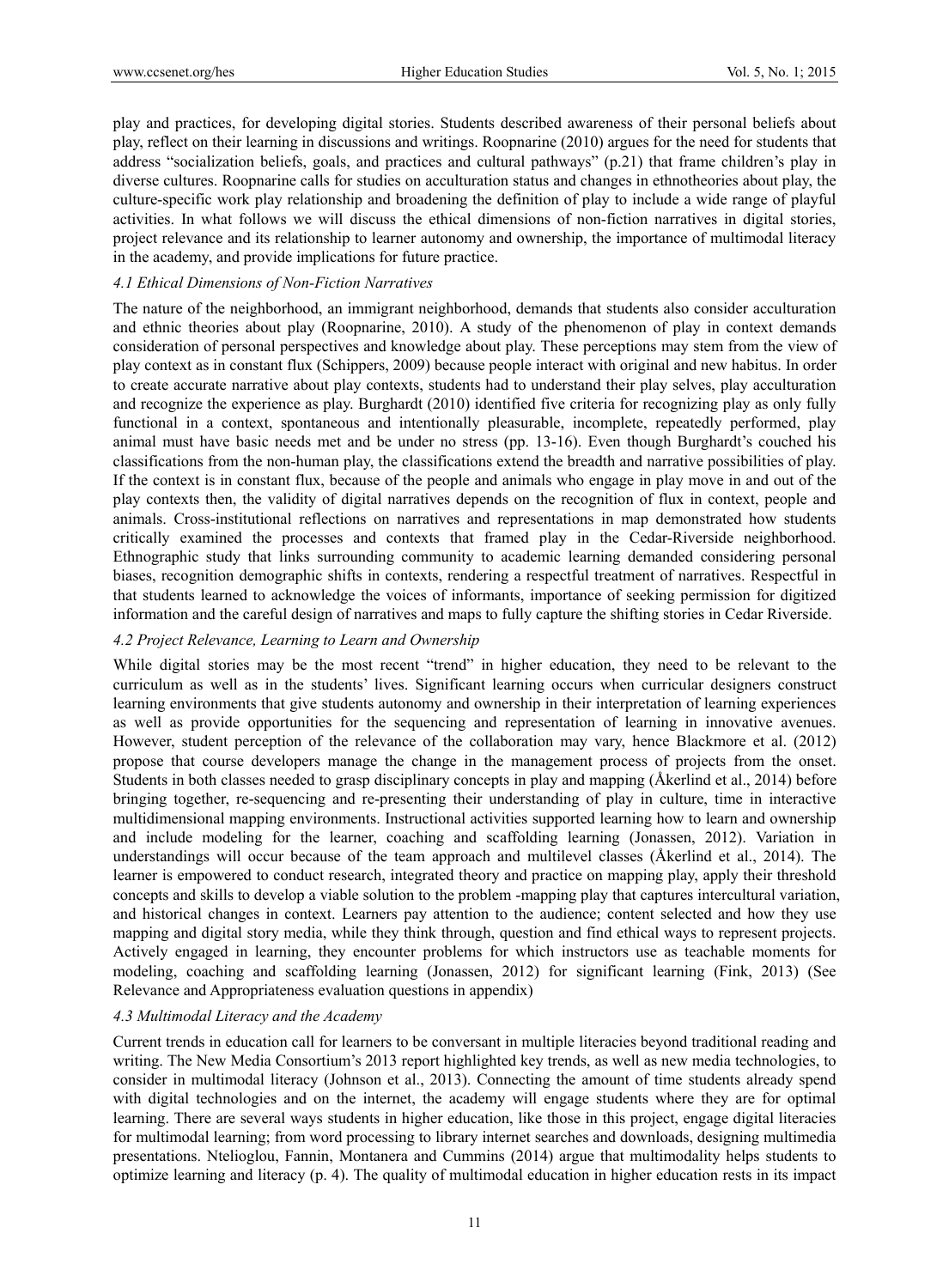beyond the university (Van Dusen, 1997), curricula assessment strategies (Gorski, 2000), and evidence of significant learning (Fink, 2013). When interdisciplinary practices begin in the first year of higher education, students are more likely to succeed after they have graduated (Van Dusen, 1997). We would argue that interdisciplinary practices that transcend educational levels will predictably facilitate success in the real work. Additionally, the importance of Gorski's (2000) work on evaluating educational websites from a multicultural perspective gives credence to intercultural learning. Gorski argues for evaluating education media from the standpoint of its context. In the evaluation of final projects, learner understanding of foundational disciplinary concepts are "gateways" (Åkerlind et al., 2014) to making sense of disciplinary ways of knowing and we would argue increase multimodal literacy. Learners become aware of the wide range of resources available to them in the academy when they engage in multimodal learning. Also the appropriation of multimodal literacies in web-based technologies, digital technologies as well as traditional reading and writing demands grappling with responsible and ethical use of data.

#### *4.4 Implication for Future Practice*

The collaboration equipped our students to developed stronger digital skills, network with each other and take advantage of the resources on two campuses. The collaboration also gave us the opportunity to engage in writing for publication using a shared digital space—google docs. There are some inevitable implications for revision, because this is the first iteration of the class. In cross-disciplinary, multimodal classes it is important to

 Review and refine the video conference setup for more clarity. The video conferences across campuses were sometimes marred by the set up of the laboratories.

 Coordinate class times to overlap at least once per weeks to facilitate dialogue among the classes. As stated earlier this will increase conceptual understanding and ownership of the project and perhaps increase students' motivation and efforts on the quality of the final product.

 Revisit the class schedule to give technical staff the opportunity to interact with students early in the semester. This might reduce insecurities with technical equipment and software and increase awareness of breadth of these facilities on campus.

• Allow more time for Story Map creation. Less is always more when it comes to providing reflection and reimagining time in learning. Planning more time for Story Map creation will be giving students autonomy to work on their own, across campuses which means we will need to reduce the number of face to face meetings from professors to students and encourage more side by side meetings with their peers across campuses.

#### **5. Conclusions**

The collaborative effort made the classes, multimodal-GIS, cross-institutional, and ethnographic, linking the community with academic learning. The motivation for our collaboration was disciplinary and research intensive. We focused on evidence of significant learning and the impact of the collaboration on teaching and learning. Despite the challenges raised students engaged in critical conversations about play spaces and how these impact stories about play. They acquired intercultural communication skills while they researched how patterns of cultural beliefs and behaviors inform play in a rich cultural community of the Twin Cities.

## **Acknowledgements**

The project was supported with funds from the University of Minnesota's, Office of Undergraduate Studies, Freshman Seminar enhancement funds, and Global Programs and Strategy Alliance's 2013-2014 Internationalizing Teaching and Learning (ITL) Fellows Program. The support is gratefully acknowledged. Tim Maloney, Head Librarian, Music Library created a website for the class and provided a session on library resources for research on arts play. Justin Schell, Libraries Research & Learning - Arts Humanities, Wilson Library provided information on Google maps, and Google Fusion Tables. Linnea Anderson, Social Welfare History Archives of Elmer Andersen Library, presented on archival resources available on the history of play. Scott Spicer, Media Outreach and Learning Spaces Librarian, Walter Library, provided details on digital storytelling resources at the University of Minnesota. Finally, we offer special thanks to student participants.

## **References**

Addo, A. O. (1995). *Ghanaian children's music cultures: A video ethnography of selected singing games* (Unpublished Ph.D. Thesis, University of British Columbia, Canada).

Addo, A. O. (2013). What's in a Singing Game? Exploring Children's Oral Literature. In L. Asimeng-Boahene, & M. Baffoe (Eds.), *African traditional and Oral literature as Pedagogical Tools in Content Area*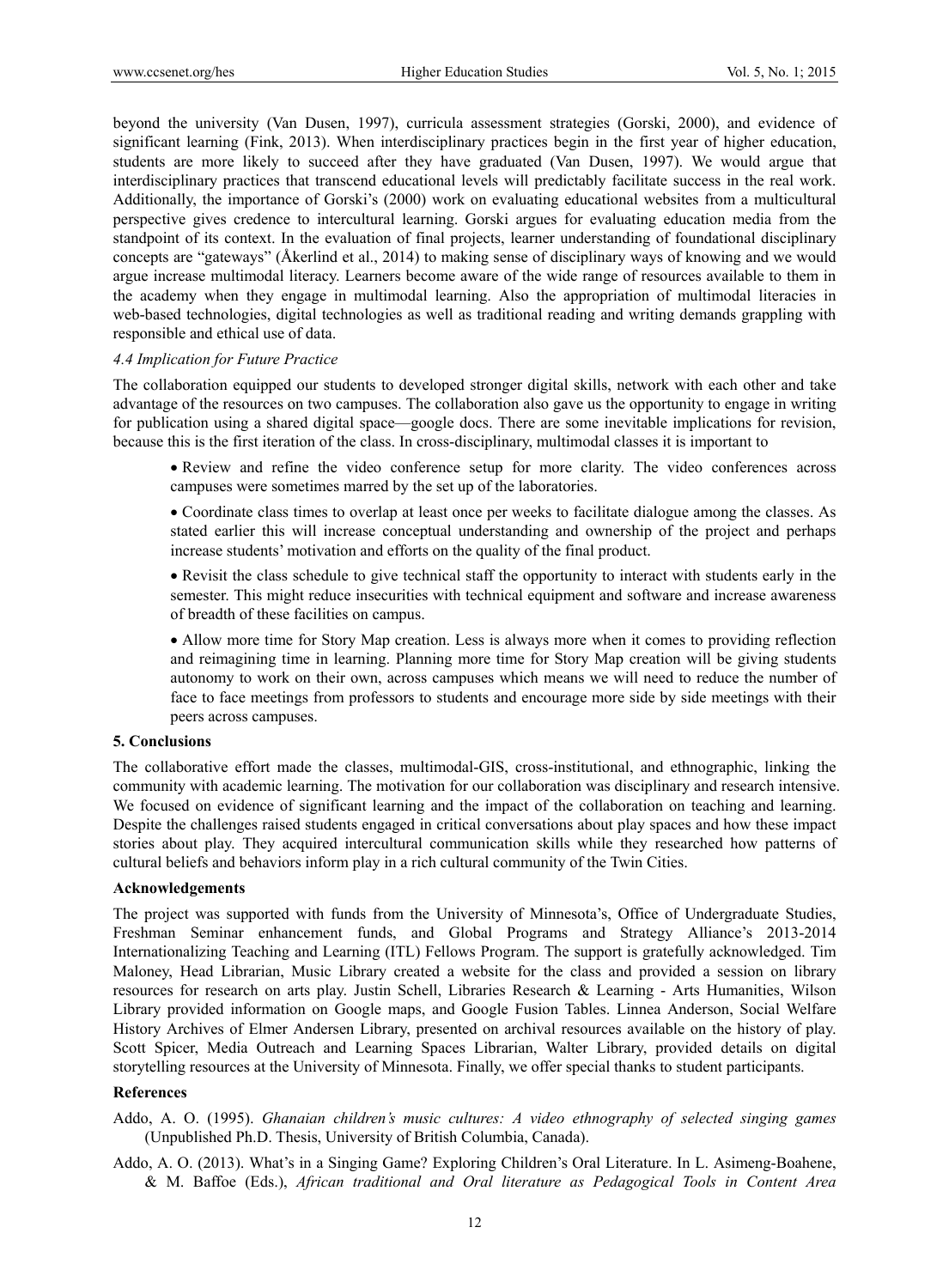*Classrooms: Pre-K-12* (pp. 21-41). Information Age Publishing.

- Åkerlind, G., McKenzie, J., & Lupton, M. (2014). The potential of combining phenomenography, variation theory and threshold concepts to inform curriculum design in higher education. *International Perspectives on Higher Education Research*, *10*, 227-247. http://dx.doi.org/10.1108/S1479-3628(2014)0000010017
- Baker, T. R., Battersby, S., Bednarz, S. W., Bodzin, A. M., Kolvoord, B., Moore, S., ... & Uttal, D. (2014). A Research Agenda for Geospatial Technologies and Learning. *Journal of Geography*, (ahead-of-print), 1-13. http://dx.doi.org/10.1080/00221341.2014.950684
- Bell, M. (2013). *"You're taking a seminar on what?" Play as an Undergraduate General elective*. Presentation to the 39<sup>th</sup> Annual Conference of The Association for the Study of Play (TASP) and  $26<sup>th</sup>$  Conference of The American Association for the Child's Right to Play (IPA/USA), University of Delaware, Newark, Delaware.
- Benmayor, R. (2008). Digital storytelling as a signature pedagogy for the new humanities. *Arts and Humanities in Higher Education*, *7*(2), 188-204. http://dx.doi.org/10.1177/1474022208088648
- Blackmore, K. L., Pettigrove, M., Johns-Boast, L., Compston, P., Thompson, L., Quinn, D., & Lonie, A. (2012). Tales from inside the blender—Five models of collaboration. In *Teaching, Assessment and Learning for Engineering (TALE), 2012 IEEE International Conference on* (pp. H3A-12). IEEE. http://dx.doi.org/10.1109/TALE.2012.6360343
- Burghardt, G. M. (2011). Defining and recognizing play. In A. D. Pellegrini (Ed.), *Handbook of the development of play*. Oxford University Press.
- Chickering, A. W., & Gamson, Z. F. (1987). Seven principles for good practice in undergraduate education. American Association of Higher Education (*AAHE) bulletin*, *3*, 7.
- Clarke, R. G. H., & Thomas, S. (2012). Digital Narrative and the Humanities: An Evaluation of the Use of Digital Storytelling in an Australian Undergraduate Literary Studies Program. *Higher Education Studies*, *2*(3), 30-43. http://dx.doi.org/10.5539/hes.v2n3p30
- Crawhall, N. (2007). *The role of participatory cultural mapping in promoting intercultural dialogue "We are not hyenas"*. Reflection paper presented for the UNESCO Division of Cultural Policies and Intercultural Dialogue in 2007.
- Crews, T., & Butterfield, J. B. (2014). Data for Flipped Classroom Design: Using Student Feedback to Identify the Best Components from Online and Face-to-Face Classes. *Higher Education Studies*, *4*(3), 38-47. http://dx.doi.org/10.5539/hes.v4n3p38
- D'Amour, D., Ferrada-Videla, M., San Martin Rodriguez, L., & Beaulieu, M. D. (2005). The conceptual basis for interprofessional collaboration: Core concepts and theoretical frameworks. *Journal of interprofessional care*, *19*(S1), 116-131. http://dx.doi.org/10.1080/13561820500082529
- Duin, A. H., Anklesaria, F., & Nater, E. (2012). *Cultivating Change in the Academy: 50+ Stories from the Digital Frontlines at the University of Minnesota in 2012*. Open Source Ebook. University of Minnesota.
- Eberle, S. G. (2014). The Elements of Play: Toward a Philosophy and a Definition of Play. *American Journal of Play*, *6*(2). 215-233.
- Epper, R. M., & Garn, M. (2004). The virtual university in America: Lessons from research and experience. *EDUCAUSE Centre for Applied Research (ECAR) Research Bulletin*, *2*, 1-15.
- Ferrandino, J. (2014). Incorporating GIS as an interdisciplinary pedagogical tool throughout an MPA program. *Journal of Public Affairs Education*, *20*(4), 529-544. Retrieved from http://www.naspaa.org/JPAEMessenger/Article/VOL20-4/JPAE20\_04\_final.pdf#page=89
- Fink, L. D. (2013). *Creating significant learning experiences: An integrated approach to designing college courses*. John Wiley & Sons.
- Freire, P. (1985). *The Politics of education*. New York: Bergin & Garvey.
- Gewin, V. (2004). Mapping opportunities. *Nature*, *427*(6972), 376-377. http://dx.doi.org/10.1038/nj6972-376a
- Gibbons, M. (1998). *Higher Education Relevance in the 21st Century.* Washington DC: World Bank.
- Goldberg, E. S., & Greenberg, D. (2004). What's a Cultural Studies Curriculum Doing in a College like This? *LIBERAL EDUCATION-WASHINGTON DC., 90*, 16-25.
- Gorski, P. (2000). Toward a Multicultural Approach for Evaluating Educational Web Sites. *Multicultural*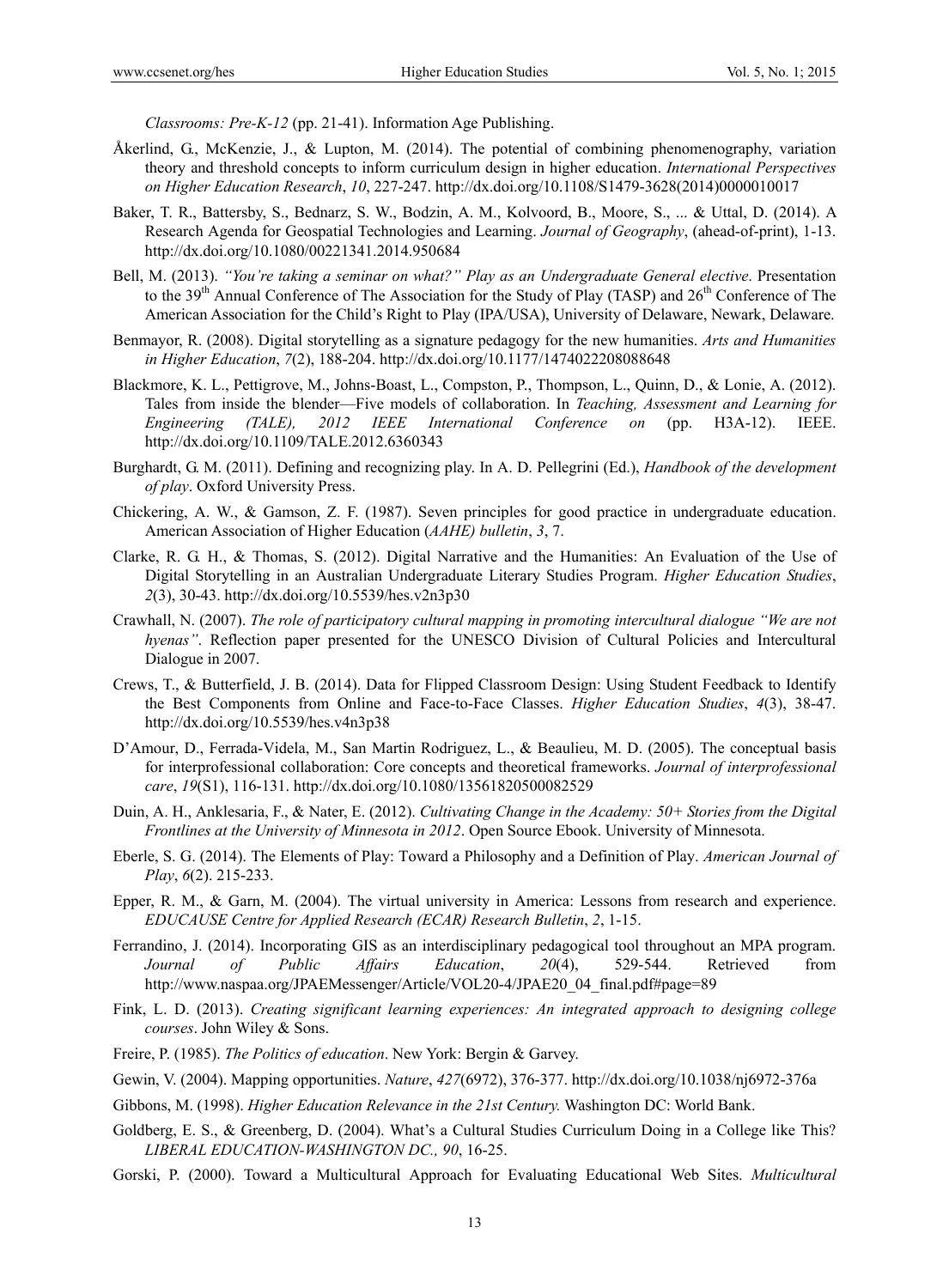*Perspectives*, *2*(3), 44-48. http://dx.doi.org/10.1207/S15327892MCP0203\_11

- Hofstede, G. (1982). *Culture's Consequences: International Differences in Work-Related Values, Cross-Cultural Research and Methodology Series* (Vol. 5). London: Sage Publications.
- Holmes, R. M., Liden, S., & Shin, L. (2013). Children's Thinking Styles, Play, and Academic Performance. *American Journal of Play*, *5*(2), 219-238.
- Hope, C. B., & Peterson, C. A. (2002). The sum is greater than the parts: Cross-institutional collaboration for information literacy in academic libraries. *Journal of Library Administration*, *36*(1-2), 21-38. http://dx.doi.org/10.1300/J111v36n01\_03
- Huizinga, J. (1938/1955). *Homo ludens: A study of the play element in culture.* Boston: Beacon Press.
- Jacobs, H. H. (1989). *Interdisciplinary curriculum: Design and implementation*. Association for Supervision and Curriculum Development, 1250 N. Pitt Street, Alexandria, VA 22314.
- Jacobs, J. A., & Frickel, S. (2009). Interdisciplinarity: A critical assessment. *Annual Review of Sociology*, *35*, 43-65. http://dx.doi.org/10.1146/annurev-soc-070308-115954
- Jarrett, O. S., & Burnley, P. (2010). Lessons on the role of fun/playfulness from a geology undergraduate summer research program. *Journal of Geoscience Education*, *58*(2), 110-120. http://dx.doi.org/10.5408/1.3534844
- Johnson, L., Adams, S., Cummins, M., Estrada, V., Freeman, A. & Ludgate, H. (2013). *The NMC Horizon Report: 2013 Higher Education Edition*. NMC
- Jonassen, D. H. (1999). Designing constructivist learning environments. *Instructional design theories and models: A new paradigm of instructional theory*, *2*, 215-239.
- Karsten, L. (2002). Mapping childhood in Amsterdam: The spatial and social construction of children's domains in the city. *Tijdschrift voor economische en sociale geografie*, *93*(3), 231-241. http://dx.doi.org/10.1111/1467-9663.00199
- Marfo, K., & Biersteker, L. (2011). Exploring culture, play, and early childhood education practice in African contexts. In S. Rogers (Ed.), *Rethinking play and pedagogy in early childhood education: Contexts, concepts and cultures* (pp. 73-85)*.* London: Routledge.
- Marsh, K. M. (2008). *The musical playground: Global tradition and change in children's songs and games*. Oxford: Oxford University Press.
- McCurley, K. S. (2001). Geospatial mapping and navigation of the web. In *Proceedings of the 10th international conference on World Wide Web* (pp. 221-229). New York, NY: Association for Computing Machinery(ACM). http://dx.doi.org/10.1145/371920.372056
- McLellan, H. (2007). Digital storytelling in higher education. *Journal of Computing in Higher Education*, *19*(1), 65-79. http://dx.doi.org/10.1007/BF03033420
- Mishra, P., & Koehler, M. (2006). Technological pedagogical content knowledge: A framework for teacher knowledge. *The Teachers College Record*, *108*(6), 1017-1054. http://dx.doi.org/10.1111/j.1467-9620.2006.00684.x
- Moore, C., & Woodrow, P. (1999). Mapping cultures: strategies for effective intercultural negotiations. *Track Two: Constructive Approaches to Community and Political Conflict: Culture and Conflict*, *8*(1). R-11. http://www.mediate.com/articles/cdr1.cfmA
- Noddings, N. (2013). Curriculum for the 21<sup>st</sup> Century. In D. J. Flinders, & S. J. Thornton (Eds.), *The curriculum studies reader* (pp. 399-405). Psychology Press.
- Norris, K (2012). *The use of digital storytelling for Reflection and Civic Growth*. Indiana University-Purdue University Indianapolis Assessment Institute.
- Ntelioglou, B. Y., Fannin, J., Montanera, M., & Cummins, J. (2014). A multilingual and multimodal approach to literacy teaching and learning in urban education: A collaborative inquiry project in an inner city elementary school. *Frontiers in psychology*, *5*(553), 1-10. http://dx.doi.org/10.3389/fpsyg.2014.00533
- Robin, B. R. (2008). Digital storytelling: A powerful technology tool for the 21st century classroom. *Theory into practice*, *47*(3), 220-228. http://dx.doi.org/10.1080/00405840802153916
- Roopnarine, J. (2010). Cultural variations in beliefs about play, parent–child play, and children's play: Meaning for childhood development. In A. D. Pellegrini (Ed.), *The Oxford Handbook of the Development of Play*.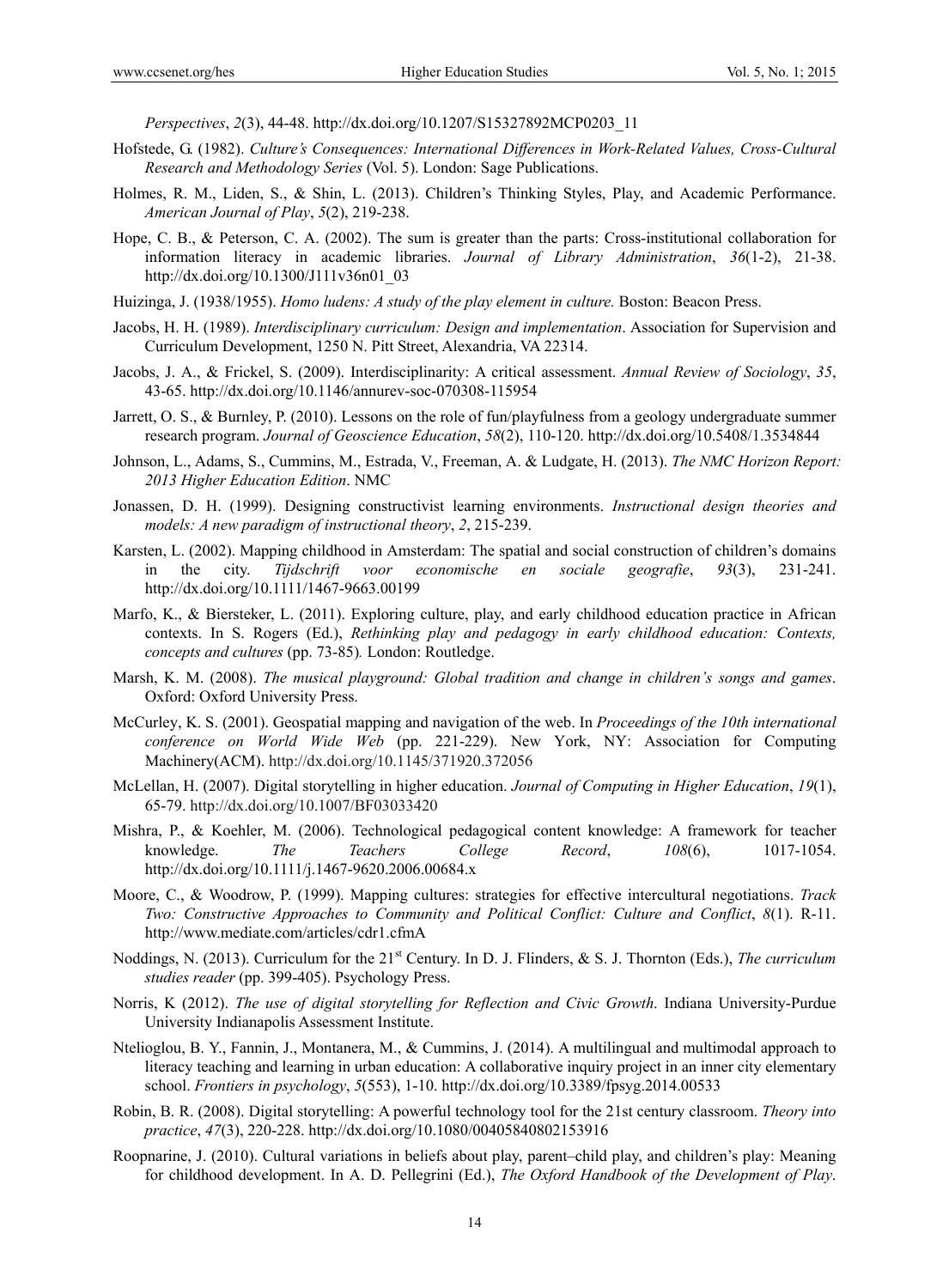Oxford: Oxford University Press.

- Rossi, D., van Rensburg, H., Harreveld, R. E., Beer, C., Danaher, P. A., & Clark, D. (2012). Exploring a cross-institutional research collaboration and innovation: deploying social software and Web 2.0 technologies to investigate online learning designs and interactions in two Australian Universities. *Journal of Learning Design*, *5*(2), 1-11. http://dx.doi.org/10.5204/jld.v5i2.108
- Rouse, L. J., Bergeron, S. J., & Harris, T. M. (2007). Participating in the geospatial web: Collaborative mapping, social networks and participatory GIS. In *The Geospatial Web* (pp. 153-158). Springer London. http:/dx.doi.org/10.1007/978-1-84628-827-2\_14
- Rubin, K. H. (2001). *The play observation scale (POS).* Center for Children, relationships and Culture. University of Maryland.
- Schwartzmann, H. B. (1978). *Transformations: The Anthropology of Children's Play.* New York: Plenum.
- Shepherd, M. (2004). Library Collaboration: What makes it work. In *Proceedings of the 25th IATUL Annual Conference* (Vol. 14, pp. 1-11).
- Sinton, D. S. (2009). Roles for GIS within higher education. *Journal of Geography in Higher Education*, *33*(S1), S7-S16. http:/dx.doi.org/10.1080/03098260903034046
- Sutton-Smith, B. (1986). *Toys as culture.* New York: Gardner.

Sutton-Smith, B. (1997). *The ambiguity of play*. Cambridge, MA: Harvard University Press.

- Van Dusen, G. C. (1997). The Virtual Campus: Technology and Reform in Higher Education. *ASHE-ERIC Higher Education Report*, *25*(5).
- Veitch, J., Salmon, J., & Ball, K. (2008). Children's active free play in local neighborhoods: A behavioral mapping study. *Health education research*, *23*(5), 870-879. http://dx.doi.org/10.1093/her/cym074
- Wink, J. (2010). *Critical Pedagogy: Notes from the Real World* (4th ed.). Upper Saddle River, NJ: Prentice Hall.
- Wyatt, J. B., & Bloemker, G. A. (2013). Social and Emotional Learning in a Freshman Seminar. *Higher Education Studies*, *3*(1), 106-114. http://dx.doi.org/10.5539/hes.v3n1p106
- Yang, Y. T. C., & Wu, W. C. I. (2012). Digital storytelling for enhancing student academic achievement, critical thinking, and learning motivation: A year-long experimental study. *Computers & Education*, *59*(2), 339-352. http://dx.doi.org/10.1016/j.compedu.2011.12.012

#### **Note.**

Note 1. All incoming students to the University take the web-based strengths finder assessment. The StrengthsQuest experience starts with the Clifton StrengthsFinder, a web-based assessment based on the principles of positive psychology. Upon completion of the assessment, individuals are given their top 5 Signature Themes of Talent as a starting point for self-discovery. Specifically, StrengthsQuest provides students, faculty and staff the information, tools and resources to help an individual, a program or an entire campus achieve academic, career and personal success.

#### **Appendix A: DIGITAL STORYTELLING MAP**

The digital interactive map with linked stories is a reflexive and recursive representation of your playtime among children or adults. The map highlights neighborhoods selected, and geo-spatially situated different forms of arts play. We will use the area captured below as our starting point for developing our maps and then stories within the map.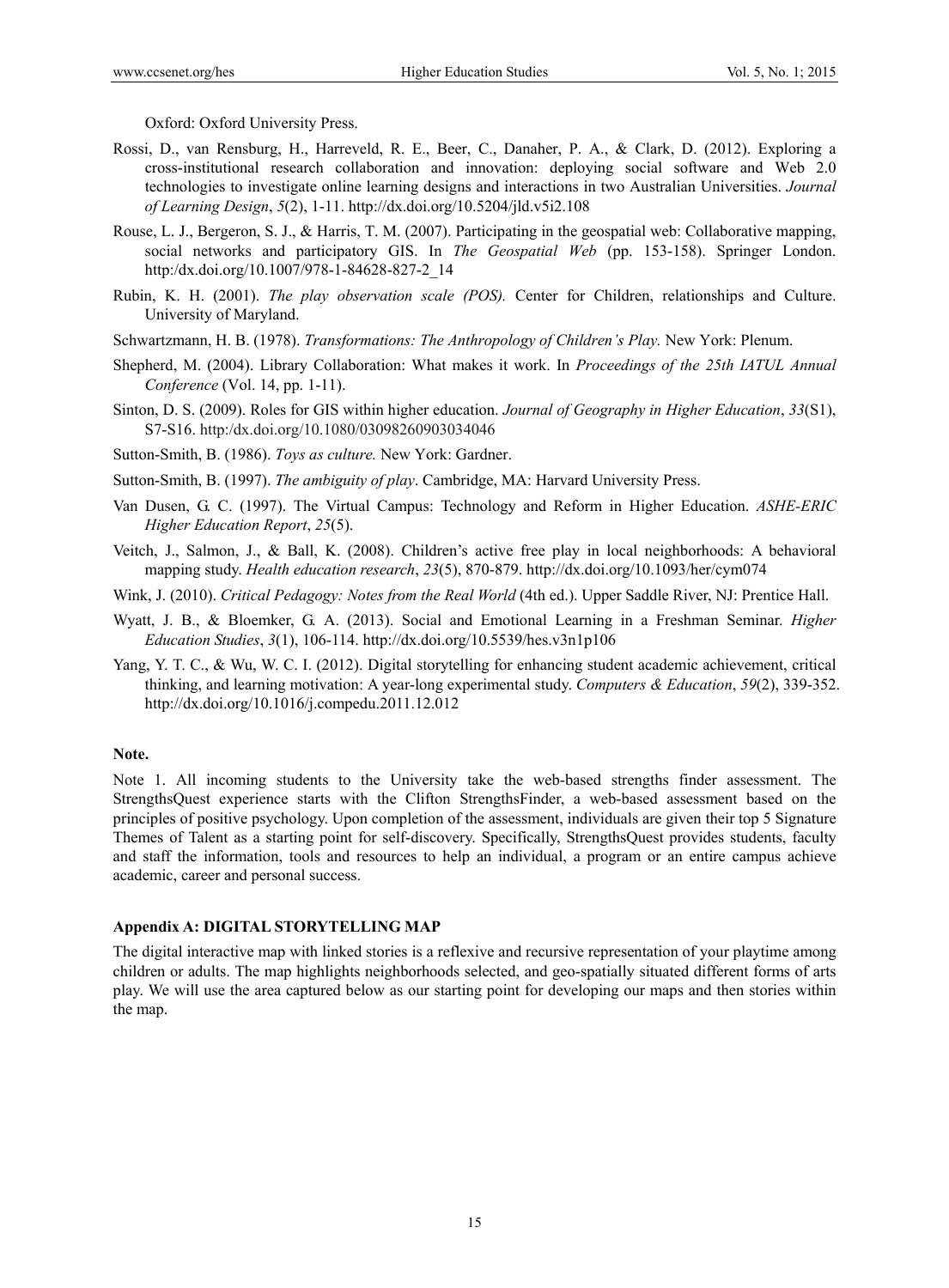

Figure 1. Cedar Riverside Neighborhood in Minneapolis, Minnesota

Directions: You have 300-500 words to tell a story about play that is engaging. Reflect on your observations and interview. Identify the games and stories about play you would like to include on the digital map. Your digital map will require that you set the context for your observation or interview (using text, audio, images, and music to communicate something about the culture) and edit your video to capture the essence of the play event. Select video and pictures and place on the digital map with an explanation of where the picture and what is happening in the picture. Why is this play significant? Add your initials at the end of each caption.

Organize the map highlighting neighborhoods selected. When a user clicks on a neighborhood, a story or two about play in that neighborhood should emerge. Provide a short note indicating roles you played in designing the digital map.

**Evaluation Criteria:** (Adapted from Gorski, P. (2000). Toward a Multicultural Approach for Evaluating Educational Web Sites. *Multicultural Perspectives*, 2(3) 44-48. Questions are also drawn from Catherine Solheim's digital story grading rubric for FSoS 3104 *Global and Diverse Families.*)

1. *Relevance and Appropriateness (4 points)*: Is the map content relevant to the course? What is the mission and scope of the digital map? Are graphic images appropriate? Are faces of children blurred to protect their identity?

2. *Purpose (4 points)*: Do you provide a clear explanation of the purpose of your digital story about two arts play events, who is being interviewed, and what the story is about?

3. *Context (4 points)*: Do we understand the cultural context of the children's arts play? Are images, text, music, etc. effectively used? Are citations accurate and appropriate?

4. *Content (4 points)*: Is the essence of the interviewee's arts play captured? Are we able to get a glimpse into cultural influences on play?

5. *Quality (3 points)*: Is your digital story visually clear, engaging, and audible? Does your story use a conversational style throughout?

6. *Credibility-citations 2 point)*: Are author roles of the site clearly indicated? Are citations present and sound credited?

7. *Accessibility (1 point)*: Is contact information provided for the map?

8. *Economy (2 points)*: Is the story told with exactly the right amount of detail and in time (3-4 minutes)

9. *Navigability (2 points)*: Is map organization simple and obvious? Do navigation bars or prompts allow users to navigate to access digital stories in different places on the map?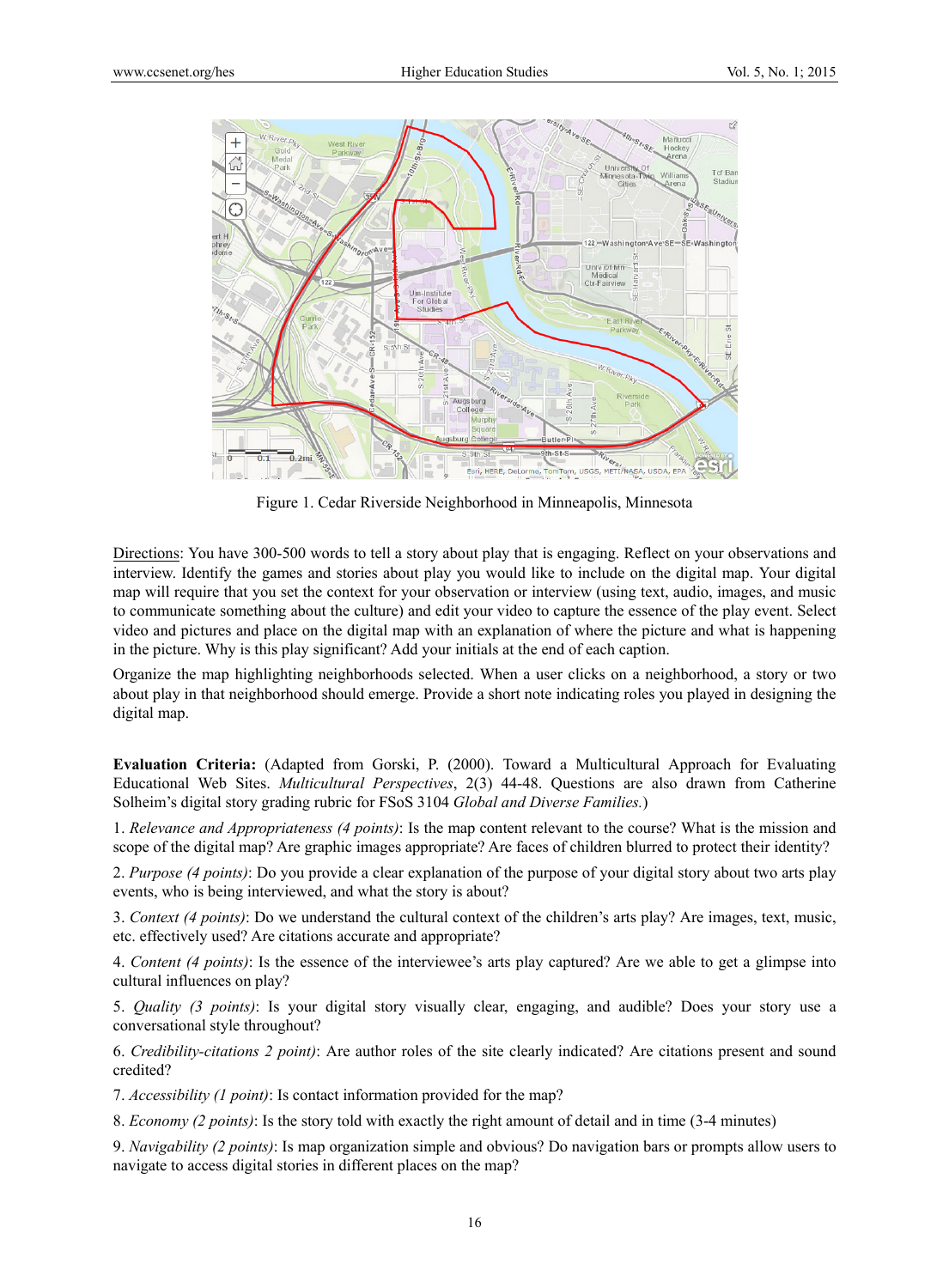## 10. *Children's play (4 points)*:

Does the map…

a. Use a variety of media and styles to effectively engage viewers?

- b. Encourage interaction between author and viewer-users or among users?
- c. Capture intercultural perspectives on play through captions?

d. Invite critical examination or diverse perspectives by giving voice to other play perspectives in images, text and music?

## **Appendix B: Week-by-Week Schedule: Mapping art play in the Twin Cities**

## **Week 1:** *Defining play, personal play and arts play (September 4, 2013)*

**Goals:** In this session, participants will:

- Review course syllabus and class expectations.
- Discuss the thought systems informing play, and arts play, that is why play?
- Conventions on the rights of the child to play
- Find out who are we together, build a learning community among classmates and share strengths
- Share our games

# **Week 2:** *Culture and play (September 9, 11 & 13)*

**Goals:** In this session, participants will:

- Define play in personal and collective culture to discover our cultural diverse perceptions of play (gender and social class)
- Define and discuss globalization and its impact on the play.
- Explain conceptual frameworks for play?
- Explore the process of asking questions about play?
- Discuss intersection of culture, play, globalization and their impact on personal play lives.
- · Attend library tutorial session with Timothy Maloney, Music Librarian, University of Minnesota

# **Week 3:** *Folklore and Play (September 16, 18, & 20)*

**Goals:** In this session, participants will:

- Analyze the interrelationship of folklore and arts play
- Determine how gender, social, cultural, biographical and the political impact the choices children make about play
- Discuss the interrelationships among the arts expressions in play
- Describe how children incorporate play into their daily lives, rituals and ceremonies, and its role in coping, healing, and problem-solving
- Identify places for play in the Twin Cities: Looking for Currie Park

## **Week 4:** *Perceptions, Patterns and Processes: Mapping (September 23, 25 & 27)*

**Goals:** In this session, participants will:

- · Dialogue with Professor, University of Minnesota Crookston Campus
- Discuss mapping as a digital visual of arts play observations.
- · Explore digital mapping software with Dr. Justin Schell, University of Minnesota Libraries
- Explore digital Storytelling software
- Walking the Cedar Neighborhood district- Murphy Park and Svea Triangle

## *Week 5: Where Children play: The Dumps, Train Tracks and Polluted Water (Sept. 30, Oct 2. & 4)*

**Goals:** In this session, participants will:

Plan and designing places for play- Lab work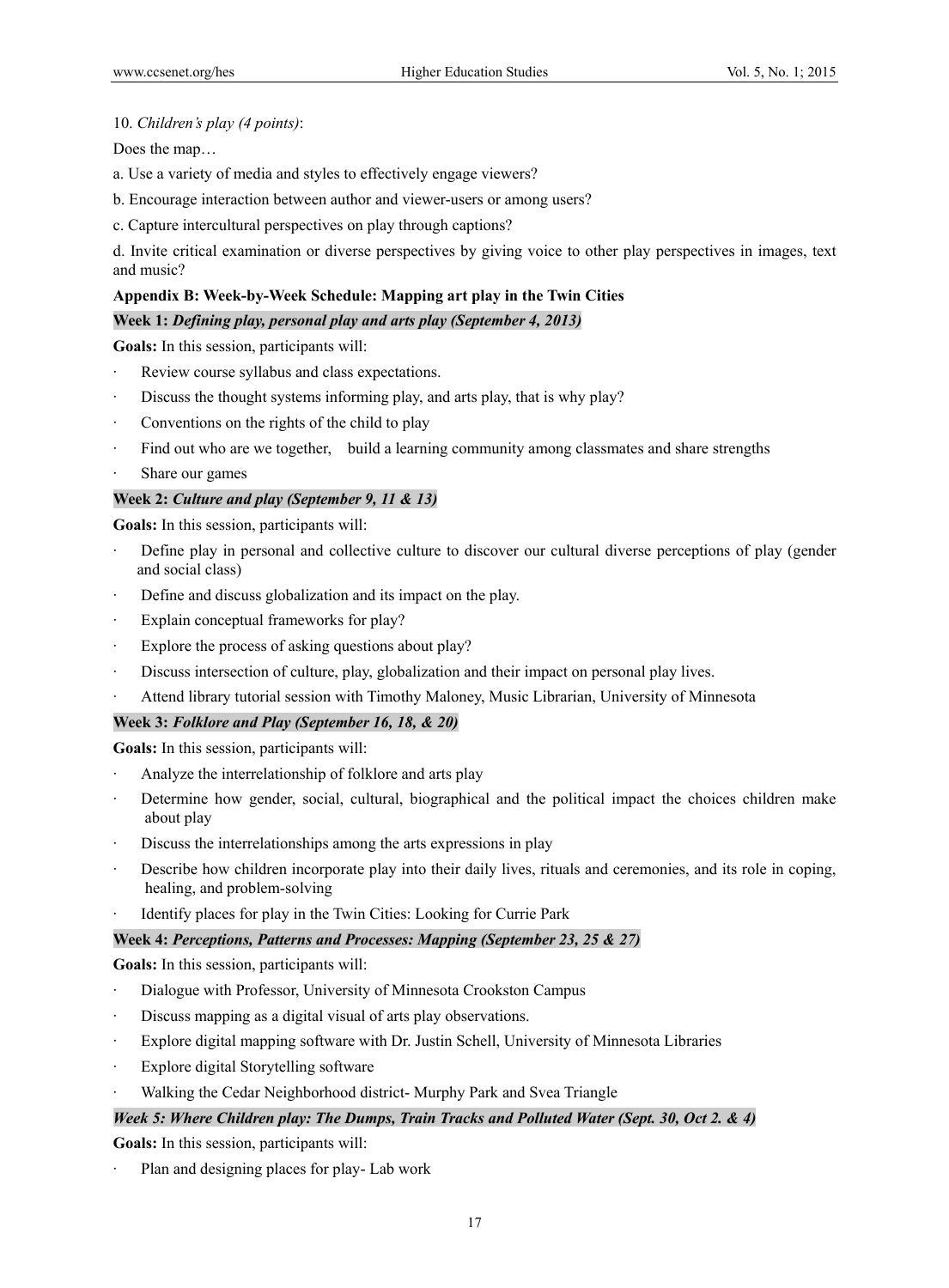- Identify places for play in the Twin Cities (Riverside Park)
- Write and talk play environment analysis or observation.
- Discuss safety issues for play and recreation
- · Outline guidelines for safe and accessible play environments for all according to ADA, ASTM and CPSC.
- Create Observational Checklist
- Play at housing projects, and recreational sites.

## *Week 6: Where Children play: The ethics of observing in intercultural contexts (October 7, 9, & 11)*

**Goals:** In this session, participants will:

- Discuss stereotypes and generalizations about play behavior in story telling
- Review first journal requirements.
- Discuss the cultural, universal and personal in intercultural play communication
- Identify and understand skills required for play leadership and quality of play stories
- Discuss doing observations, representation and ethics in play work
- · Play in the neighborhood: Participant Observations at Riverside and Currie Park

## **Week 7:** *Asking children questions: Intercultural Context (October 14, 16, 18)*

**Goals:** In this session, participants will:

- Identify the qualities for play leadership toward, advocacy, and service on the importance of play
- · Focusing our projects
- · Develop interview questions, legal and ethical issues
- · Discuss "truth" in conducting interviews about play
- · Address the difference between verbal and nonverbal intercultural play communication
- · Participate in play in the neighborhood: Taking pictures at the park

# **Week 8:** *Performing Arts Play (October 21, 23 & 25)*

**Goals:** In this session, participants will:

- Identify key players and areas for project
- Review steps in Digital storytelling process
- **Review Interview list**
- Describe the impact of the observation experience on understanding choices people make about play
- · Create a storyboard
- · Play with and learn from children in selected Twin Cities area

## **Week 9:** *Analyzing Arts Play Interdisciplinary Positions (0ctober 28, 30, & November 1)*

**Goals:** In this session, participants will:

- Review Interviews Critically analyze how cultural perspectives inform arts play expression.
- · Critically analyze how specific disciplines inform arts play expression
- Visit Social Welfare History Archives of Elmer Andersen Library for historical information on play with Linnea Anderson, Elmer Andersen Library
- Situate cultural perspectives in arts play in play spaces:
- · Observations or Library/Archival work on your own

## **Week 10:** *Questioning Arts Play: Adults in Children's Play (November 4,6, & 8)*

**Goals:** In this session, participants will:

- Review interview transcripts, Analyze interviews and observations, Finding themes
- Define the role of adults in promoting or inhibiting play
- Engage children in conversations about the role of adults in their play